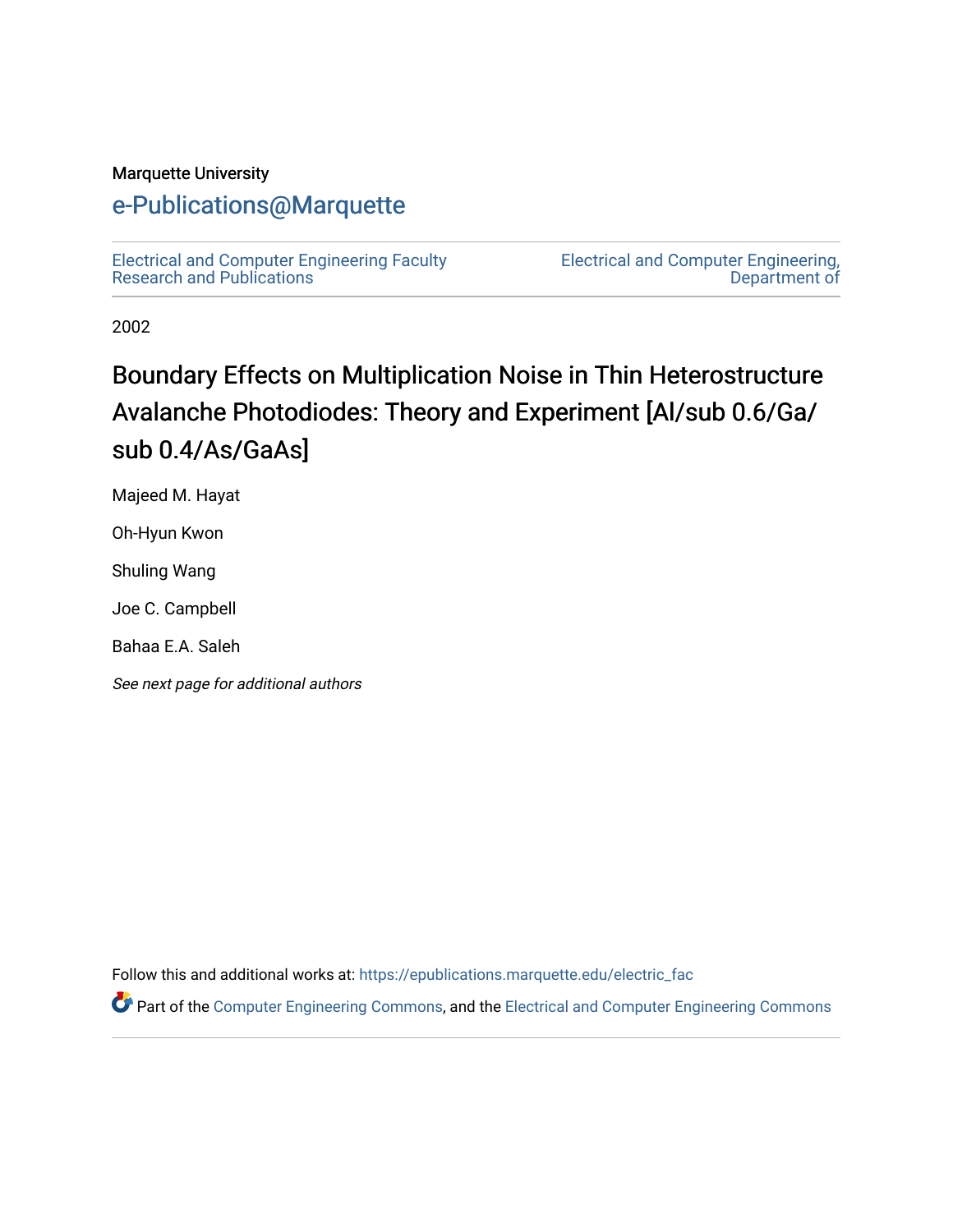#### Authors

Majeed M. Hayat, Oh-Hyun Kwon, Shuling Wang, Joe C. Campbell, Bahaa E.A. Saleh, and Malvin Carl Teich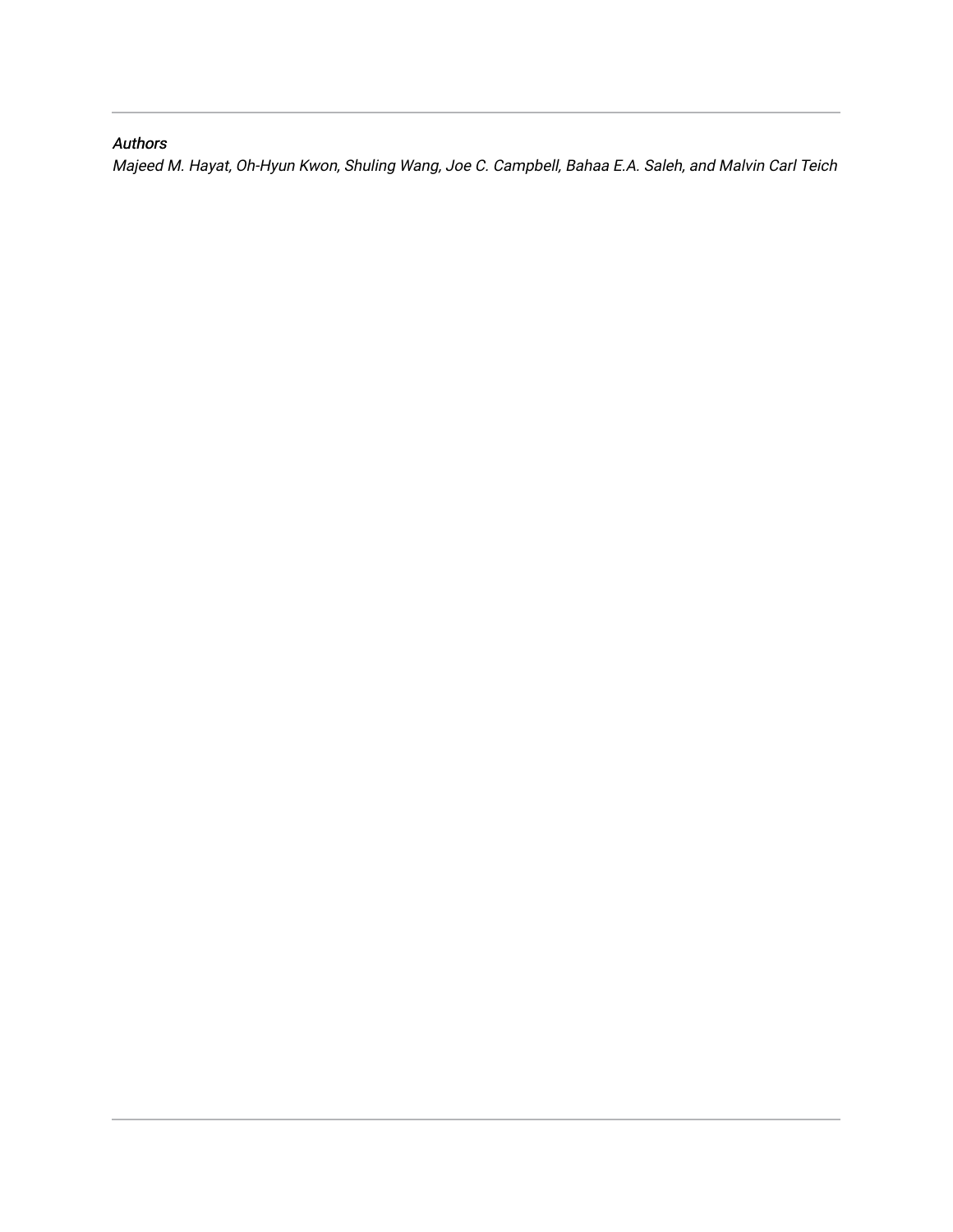**Marquette University**

# **e-Publications@Marquette**

## *Electrical and Computer Engineering Faculty Research and Publications/College of Engineering*

*This paper is NOT THE PUBLISHED VERSION;* **but the author's final, peer-reviewed manuscript.** The published version may be accessed by following the link in the citation below.

*IEEE Transactions on Electron Devices*, Vol. 49, No. 12 (2002): 2114-2123. [DOI.](https://dx.doi.org/10.1109/TED.2002.805573) This article is © Institute of Electronical and Electronic Engineers (IEEE) and permission has been granted for this version to appear i[n e-Publications@Marquette.](http://epublications.marquette.edu/) Institute of Electronical and Electronic Engineers (IEEE) does not grant permission for this article to be further copied/distributed or hosted elsewhere without the express permission from Institute of Electronical and Electronic Engineers (IEEE).

# Boundary Effects on Multiplication Noise in Thin Heterostructure Avalanche Photodiodes: Theory and Experiment [Al/sub 0.6/Ga/sub 0.4/As/GaAs]

Majeed M. Hayat Department of Electrical & Computer Engineering, University of New Mexico, Albuquerque, NM Oh-Hyun Kwon Department of Electrical & Computer Engineering, University of New Mexico, Albuquerque, NM Shuling Wang Microelectronics Research Center, University of Texas at Austin, Austin, TX Joe C. Campbell Microelectronics Research Center, University of Texas at Austin, Austin, TX Bahaa E. A. Saleh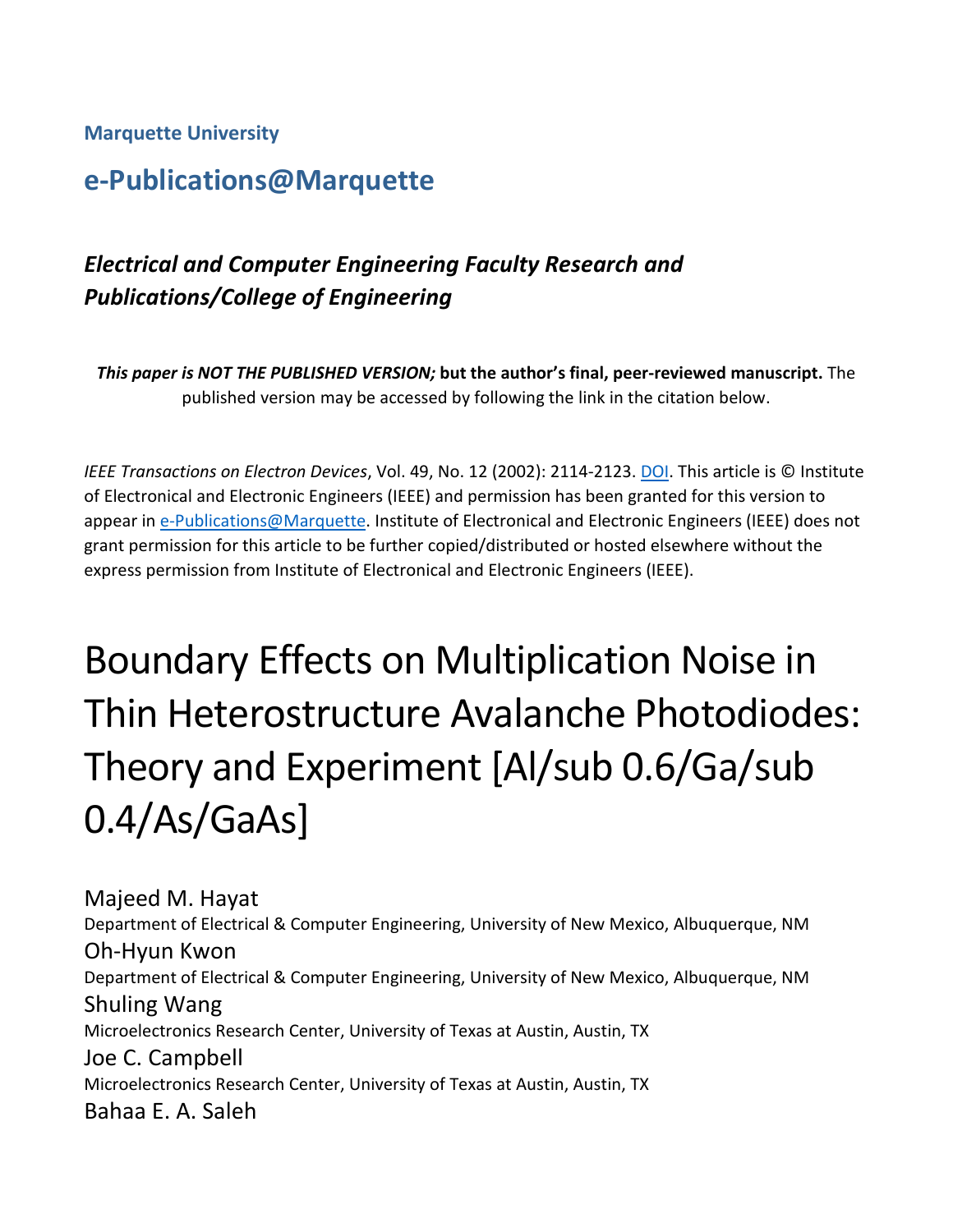## Department of Electrical and Computer Engineering, Boston University Malvin C. Teich Department of Electrical and Computer Engineering, Boston University

## Abstract

The history-dependent recurrence theory for multiplication noise in avalanche photodiodes (APDs), developed by Hayat et al., is generalized to include inter-layer boundary effects in heterostructure APDs with multilayer multiplication regions. These boundary effects include the initial energy of injected carriers as well as bandgap-transition effects within a multilayer multiplication region. It is shown that the excess noise factor can be significantly reduced if the avalanche process is initiated with an energetic carrier, in which case the initial energy serves to reduce the initial dead space associated with the injected carrier. An excess noise factor reduction up to 40% below the traditional thin-APD limit is predicted for GaAs, depending on the operational gain and the multiplication-region's width. The generalized model also thoroughly characterizes the behavior of dead space as a function of position across layers. This simultaneously captures the effect of the nonuniform electric field as well as the anticipatory nature of inter-layer bandgap-boundary effects.

## SECTION I.

## Introduction

Recent increased demand for avalanche photodiodes (APDs) for long-haul and metropolitan optical networks has fueled a renewed interest in the design of novel APD structures that exhibit both low avalanche noise and high bandwidth. By now, it has become evident that a practical way to reduce both multiplication noise and avalanche buildup time is by reducing the thickness of the APD's multiplication layer (e.g., below 400 nm), as has been demonstrated by many groups in the past few years [1]–[2][3][4][5][6][7][8][9][10][11][12][13][14][15][16][17]. The reduction of the excess noise factor in thin APDs is attributable to the dead-space effect, which results from the role of a carrier's past history on its ability to create a new carrier pair via impact ionization. A newly generated carrier is capable of causing an impact ionization only after it travels a sufficient distance, called the dead space, in the course of which it gains enough energy from the field to permit it to cause another impact ionization. The conventional avalanche multiplication model, first developed by McIntyre [18], does not account for the dead-space effect nor does it predict the reduction of the excess noise factor for thin APDs. The effect of dead space on the gain and excess noise factor has been extensively studied and modern multiplication models that take carriers' history into account have been developed and tested against experimental measurements [6]–[7][8][9][10][11][12][13], [19]– [20][21][22][23][24][25][26].

Recently, a new breed of heterostructure APDs have been demonstrated to exhibit excess-noise factors that are well below the predictions of the dead-space-inclusive multiplication models for thin APDs [27], [28]. Although it has been strongly believed that the reduction in the excess noise factor is a result of the heterostructure, no clear understanding exists for the reason for this behavior. In this paper, we show that a reduction beyond the traditional dead-space-based limit is possible in a heterostructure APD through the following mechanism. In certain structures, injected carriers enter the multiplication region with substantial kinetic energy, gained when they traverse a short-lived field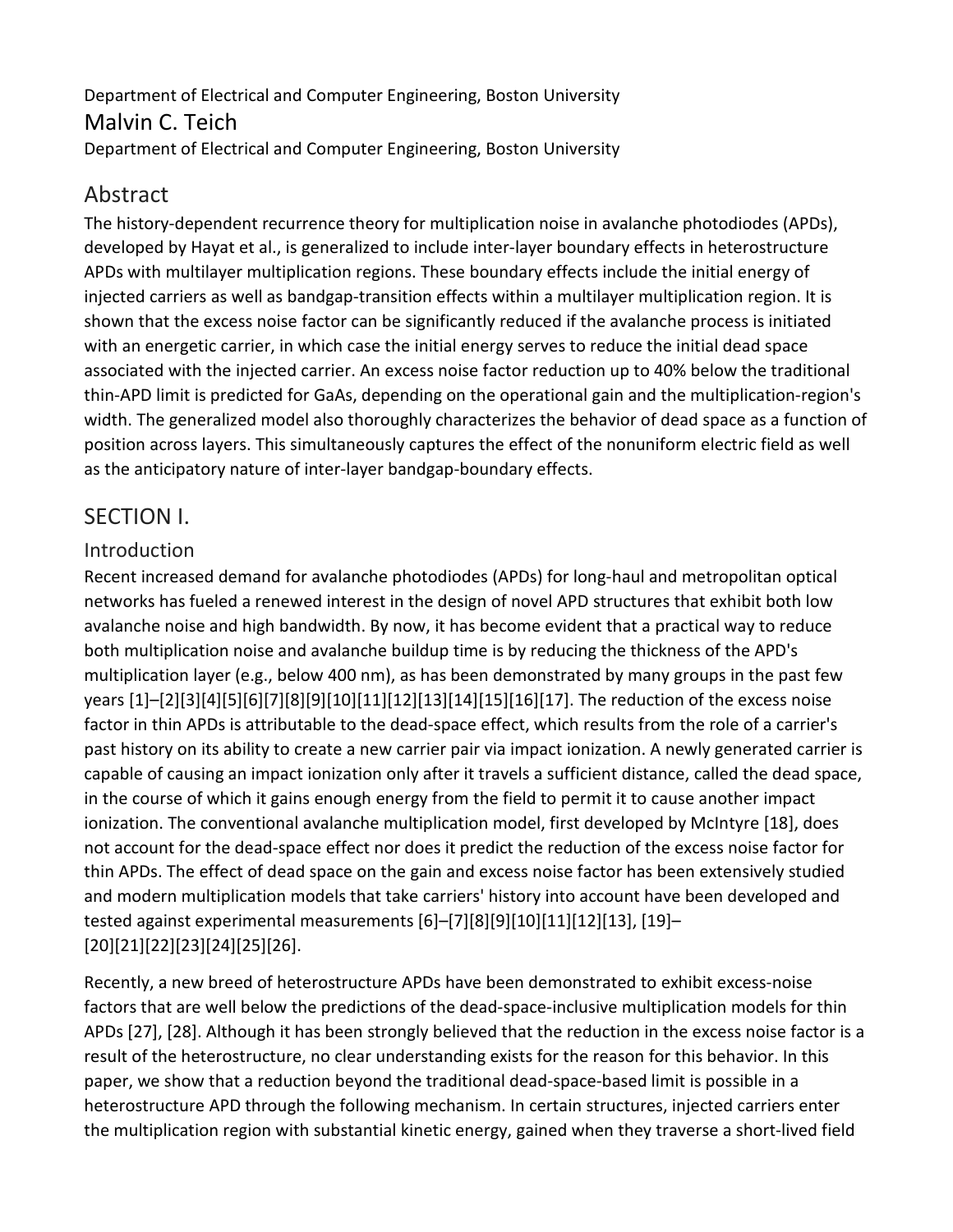gradient just before entering the multiplication region. Such an initial energy serves to reduce the *initial* dead space associated with the injected avalanche-initiating carrier. This, in turn, will enhance the likelihood that the injected carrier impact ionizes in the very onset of the multiplication process. To get a feel for why this initial-energy effect reduces gain uncertainty, consider the extreme case for which we assume that an injected electron can "immediately" impact ionize as it enters the multiplication layer. (Note that in this special case, there is no uncertainty in the location of the first impact ionization.) In this case, a straightforward calculation shows that based on an equal multiplication gain, *g*, comparison, the excess noise factor *F* is reduced by a factor [1+*Fc*(*g*/2)]/2*Fc*(*g*), where *Fc* corresponds to the conventional dead-space-modified excess noise factor in the absence of the initial energy of the injected carrier. For example, if we select *g*=20for a 1000-nm GaAs APD, the noise reduction factor is approximately 0.32. The noise reduction in the above hypothetical situation is merely the result of the fact that the location of the *first* impact ionization was assumed to be concentrated at the origin. In actuality, there will still be some uncertainty in the location of the first ionization even if the initial dead space is completely eliminated. Nonetheless, the mere reduction of the initial dead space will directly act to bias the location of the first ionization toward the origin.

There is yet a related mechanism, namely, the bandgap-boundary effect, that may also contribute to changing the noise characteristics in APDs with multilayered multiplication regions. In such heterostructures, a carrier traversing the multiplication region may encounter a sudden change in the ionization threshold energy as it crosses the boundary between layers within the multiplication region. For example, it is quite possible that a carrier that has not yet built up the ionization threshold energy for one material becomes immediately capable of ionizing as soon as it crosses over to the other layer (assuming that the second layer has a lower ionization threshold energy than the first layer). An opposite effect may occur for the other species, as they encounter an increase in the threshold energy. This will result in a reduction in the required dead space for one species in a certain locality of the layer's boundary while the dead space for the other species increases. Such anticipatory behavior of dead space (as the carrier approaches the boundary) may contribute in localizing the ionizations and may affect the excess noise factor. We emphasize that such possible ionization localization effect near the layer boundary is solely related to the dead-space effect through the abrupt change in the threshold energy at the layer boundary. In particular, we do not assume any localized change in the ionization coefficients as a result of bandedge discontinuity at the layer boundary beyond what is dictated by the type of material and the electric field. In fact, a recent Monte-Carlo study on Al<sub>0.6</sub>Ga<sub>0.4</sub>As/GaAs multilayers showed that bandedge discontinuities in multilayer structures offer no ionization-coefficient enhancement due to carrier energy losses brought about by phonon scattering [29].

Interestingly, both initial-energy and bandgap-boundary effects have one thing in common. In both cases, some form of "built-up energy" is used to reduce the dead space at *specific* locations (i.e., either at the multiplication region edge or near the boundary of layers within the multiplication region), which will induce some level of localization in the ionization events. The difference between the two effects has to do with the cause of the change in the dead space. In the case of the bandgap-boundary effect, the dead space varies abruptly *near* locations where there are jumps in the ionization threshold. The bandgap-boundary effect has an anticipatory nature, which reflects the fact that a carrier's dead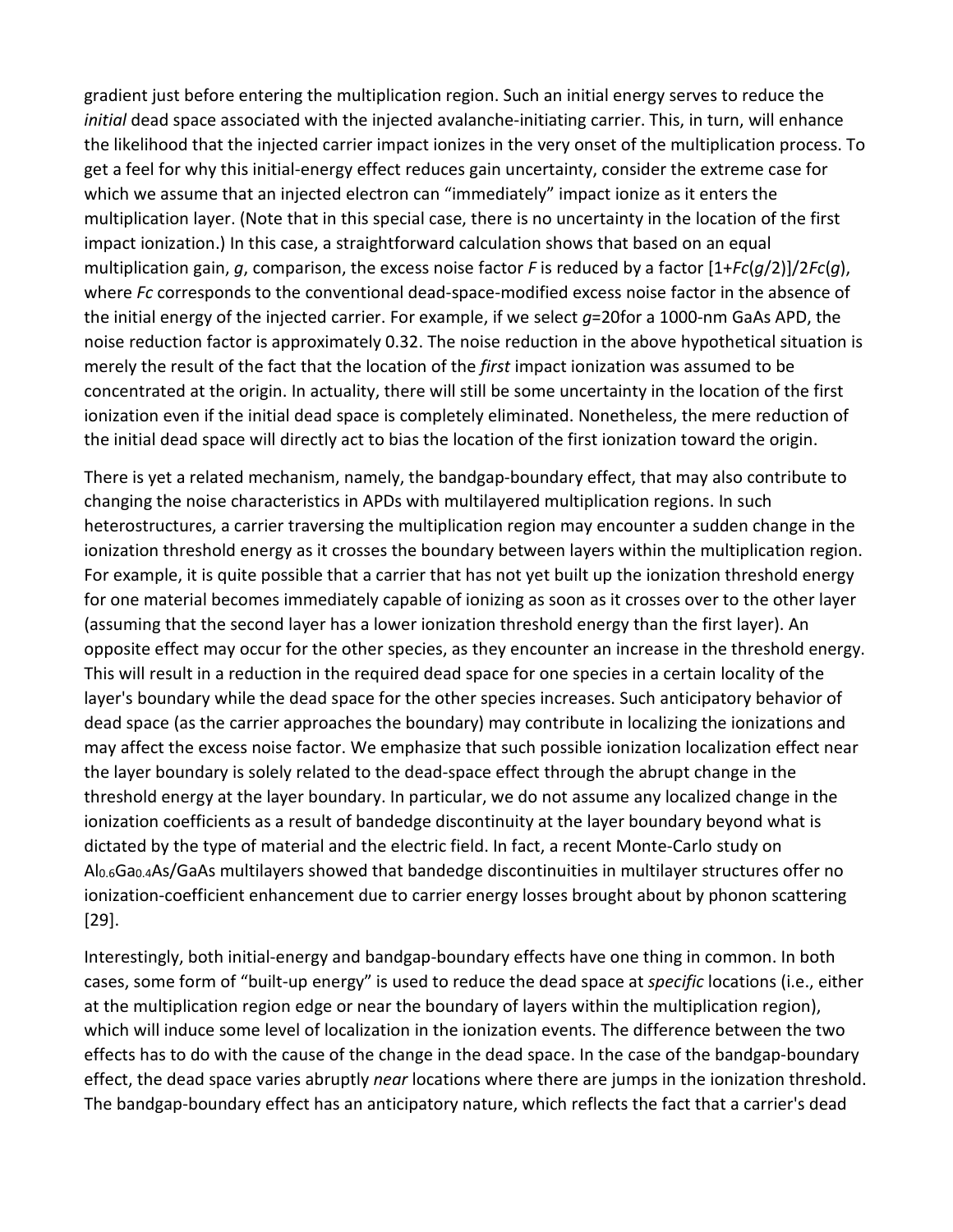space at a particular location depends on whether or not the carrier will encounter a threshold jump in its future.

In this paper, we generalize the dead-space multiplication theory (DSMT) developed by Hayat et al. [22], [23] to include the injected-carrier's initial energy and the bandgap-boundary effect. The theory is used to predict the extent of the reduction in the excess noise factor and to establish the relationship between this noise reduction and the width of the multiplication layer. The theory is applied to three recently fabricated APDs.

## SECTION II.

## Impact Ionization Model

In this section, we generalize the hard-threshold impact-ionization model for the distance between the carrier's successive ionizations, originally developed in [22]and [23], to include the bandgap-boundary effect. Consider a multiplication region extending from *x*=0 to *x*=*w*, and assume that the electric field therein is E(*x*), pointing in the opposite direction. We will further assume, in general, that the multiplication region consists of multiple layers. The goal is to characterize the probability density function (pdf) of the distance from the birth location of a carrier to the location of its first impact ionization thereafter. Following the notation in [23], if an electron (respectively, hole) is born at position *x*, we let *he*(*ξ*|*x*) [respectively, *hh*(*ξ*|*x*)] denote the pdf of the distance to the first ionization, measured from the carrier's birth position at *x*. For example, *he*(*ξ*|*x*)Δ is approximately the probability that an electron born at *x* first impact ionizes somewhere in the interval [*x*+*ξ*,*x*+*ξ*+Δ]. We begin by identifying the key physical parameters that govern this pdf. These are: 1) the multiplication-region's ionization threshold-energy profile; 2) the carrier's dead-space profile; and 3) the profile of the ionization coefficients of enabled carriers (those that have traveled the required dead space). To accommodate the requirement that the multiplication region may consist of layers of different materials, we will allow the electron and hole ionization threshold energies, *E*ie(*x*) and *E*ih(*x*), respectively, to be positiondependent.

For an electron (respectively, hole) created at position *x*, let *de*(*x*) [respectively, *dh*(*x*)] be the dead space with which it is associated. With this convention, an electron (respectively, hole) which is newly created at position *x* cannot impact ionize before reaching *x*+*de*(*x*) [respectively, *x*−*dh*(*x*)]. Finally, let *α* and *β* denote the electron and hole ionization coefficients, respectively, associated with carriers that have acquired the ionization threshold energy. The authors and others have lately developed a methodology to extract these ionization coefficients from noise-versus-gain data [6], [7]. These coefficients are material specific and depend only on the electric field E(*x*), independently of the multiplication-layer width. For example, the electron ionization coefficient is given by

(1)

$$
\alpha(x) = A \exp \left[ -(\mathcal{E}_c/\mathcal{E}(x))^m \right].
$$

The parameters for the above exponential model for GaAs (as well as  $Al_{0.2}Ga_{0.8}As$ , InP, and In<sub>0.52</sub>Al<sub>0.48</sub>As) are reported in [7] and will be used in this paper. For Al<sub>0.6</sub>Ga<sub>0.4</sub>As, on the other hand, the parameters used in this paper are those developed by Plimmer et al. [13] using a Monte-Carlo technique in conjunction with multiplication data. When the above model for the ionization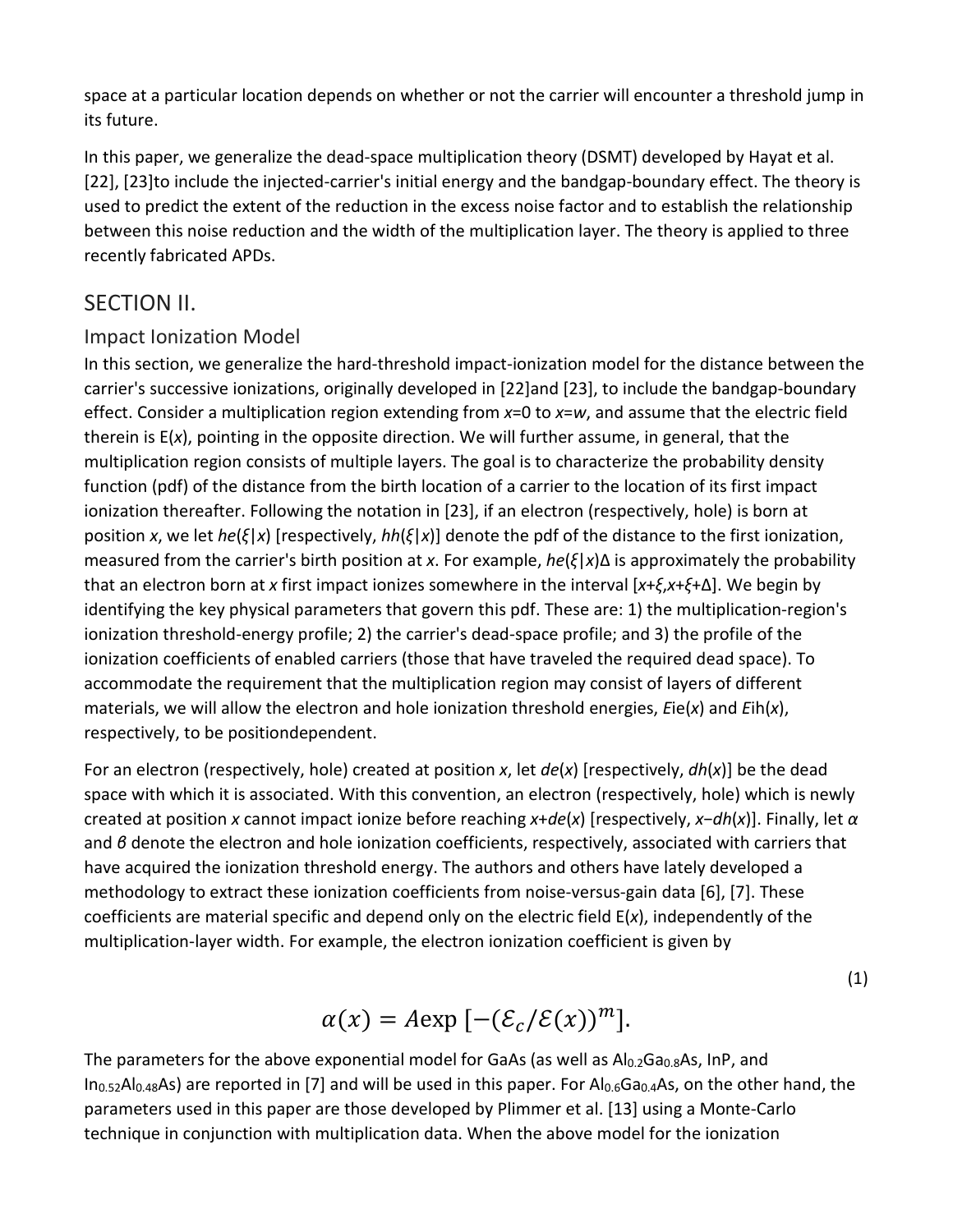coefficients is used in conjunction with the DSMT [22], [23], correct prediction of the excess noise factor, the breakdown voltage, and the frequency response of a variety of III–V thin APDs is obtained [6]–[7][8], [16], [30].

The above probability densities can be easily modified to utilize the more realistic soft-threshold ionization models for which the newly created carriers gradually attain their ionization capability [17]. However, in this paper we chose to use the simplified hard-threshold dead-space model as an approximation. This model manages to capture the dead-space effect while keeping the mathematical complexity of the model to a minimum. It also alleviates the need for estimating the soft-threshold profile of the ionization densities, which is typically achieved by means of Monte-Carlo simulation.

In the subsections to follow, we will describe a procedure for calculating the position-dependent dead space in a multilayer multiplication region. With the availability of profiles of the dead-space and the ionization coefficients, the expression for *he*(*ξ*|*x*) is given by [23]

(2) top

(3) bottom

.

$$
h_e(\xi|x) = \{a(x+\xi)e^{-\int_{de(x)}^{\xi} a(x+y)dy}, \xi \ge d_e(x)
$$
  
and  

$$
h_h(\xi|x) = \{b(x-\xi)e^{-\int_{d_h(x)}^{\xi} b(x-y)dy}, \xi \ge d_h(x)
$$

0,  $\xi < d_h(x)$ To make the above pdfs suitable for multilayer multiplication regions, we must thoroughly characterize the dead space profiles in heterostructures.

#### A. Characterization of Dead Space in Heterostructures

Under the simplifying assumption that after each impact ionization a carrier starts from zero initial energy, the minimum distance that an electron, born at position *x*, must travel before acquiring the ionization threshold energy is governed by the following energy relation:

(4)

$$
q \int_{x}^{x+d_e(x)} \mathcal{E}(y) dy = E_{\rm ie}(x+d_e(x)).
$$

The above expression is a simple extension of the dead-space definition in [23], which now captures position-dependent ionization thresholds. Recall that the threshold energy *E*ie(*x*) may vary with *x* according to the type of material at *x*. Furthermore, observe that for each *x*, the relevant ionization threshold energy is the value at the point where the carrier attains the ionization threshold. Hence, for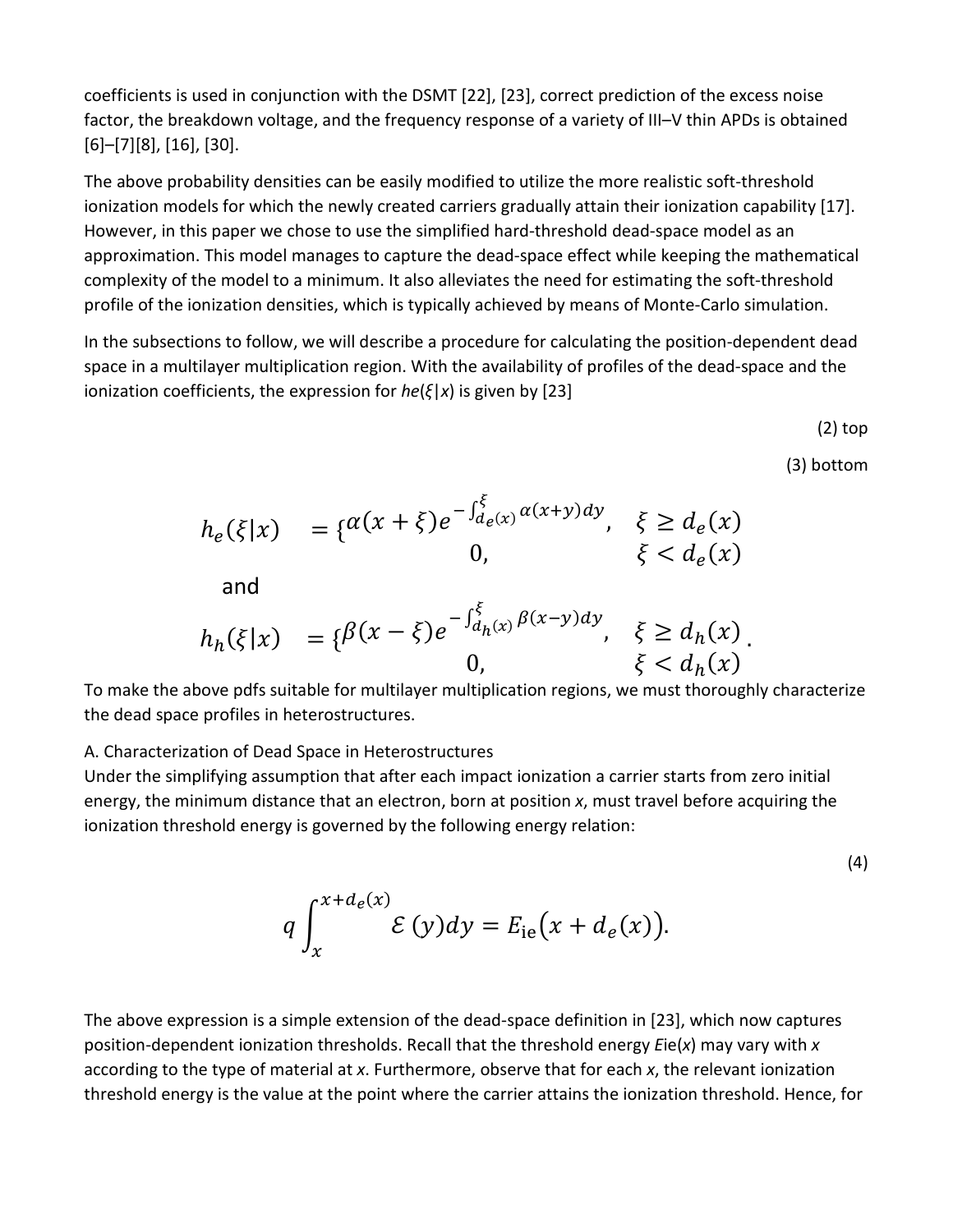an electron born at location *x*, the dead space *de*(*x*) which must be traveled, is the minimum nonnegative solution *δ* to the following equation:

$$
q \int_{x}^{x+\delta} \mathcal{E}(y) dy = E_{\text{ie}}(x+\delta).
$$

Similarly, the hole dead space *dh*(*x*)is the minimum nonnegative solution *δ*to the following equation:

*(6)*

(5)

$$
q\int_{x-\delta}^{x}\mathcal{E}(y)dy = E_{\text{ih}}(x-\delta).
$$

In our formulation of the dead-space model, we adopted the commonly-accepted assumption that the dead space is deterministic. In actuality, the dead space is a random variable since a carrier may not necessarily loose all of its kinetic energy after each impact ionization. The extension of the pdfs of the carriers' free-path distance to capture this effect is straightforward. The trick is to first replace [\(2\)](https://ieeexplore.ieee.org/document/#deqn2-3) and [\(3\)](https://ieeexplore.ieee.org/document/#deqn2-3) by a conditional pdf (conditional on the actual realization of the random dead space) and then average over all possible realizations of the dead space. In the case of a uniform-field multiplication region, for example, if *fde*(*δ*) is the pdf of the dead-space distance (in the hard dead space model), then an easy calculation shows that  $h_e(x) = \alpha \exp(-\alpha x) \int_0^x \exp(\alpha \delta) f_{d_e}(\delta) d\delta$ . The knowledge of *fde*(*δ*)will ultimately depend on the knowledge of the energy probability distribution after impact ionization. We will not consider the stochastic dead space in our calculations in this paper since knowledge of the energy probability distribution is not presently available to us.

## SECTION III.

## The Modified Dead-SpaceMultiplication Theory

In this section, we extend the DSMT recurrence theory [22], [23] to incorporate the initial energy of injected carriers gained prior to entering the multiplication region.

#### A. Preliminaries

We begin by briefly reviewing the DSMT developed in [23]. The theory involves recurrence equations for the electron- and hole-induced total offsprings *Z*(*x*) and *Y*(*x*), defined as the overall electron and hole progeny generated by a single parent electron (respectively, hole) at the position *x* in the multiplication region. In the case of electron injection at the edge of the multiplication region (at *x*=0), the random gain *G*DSMT of the APD is simply (*Z*(0)+1)/2. According to [23], the mean of *Z*(*x*) and *Y*(*x*), denoted by *z*(*x*) and *y*(*x*), obey the following set of coupled recurrence relations:

> *(7) top (8) bottom*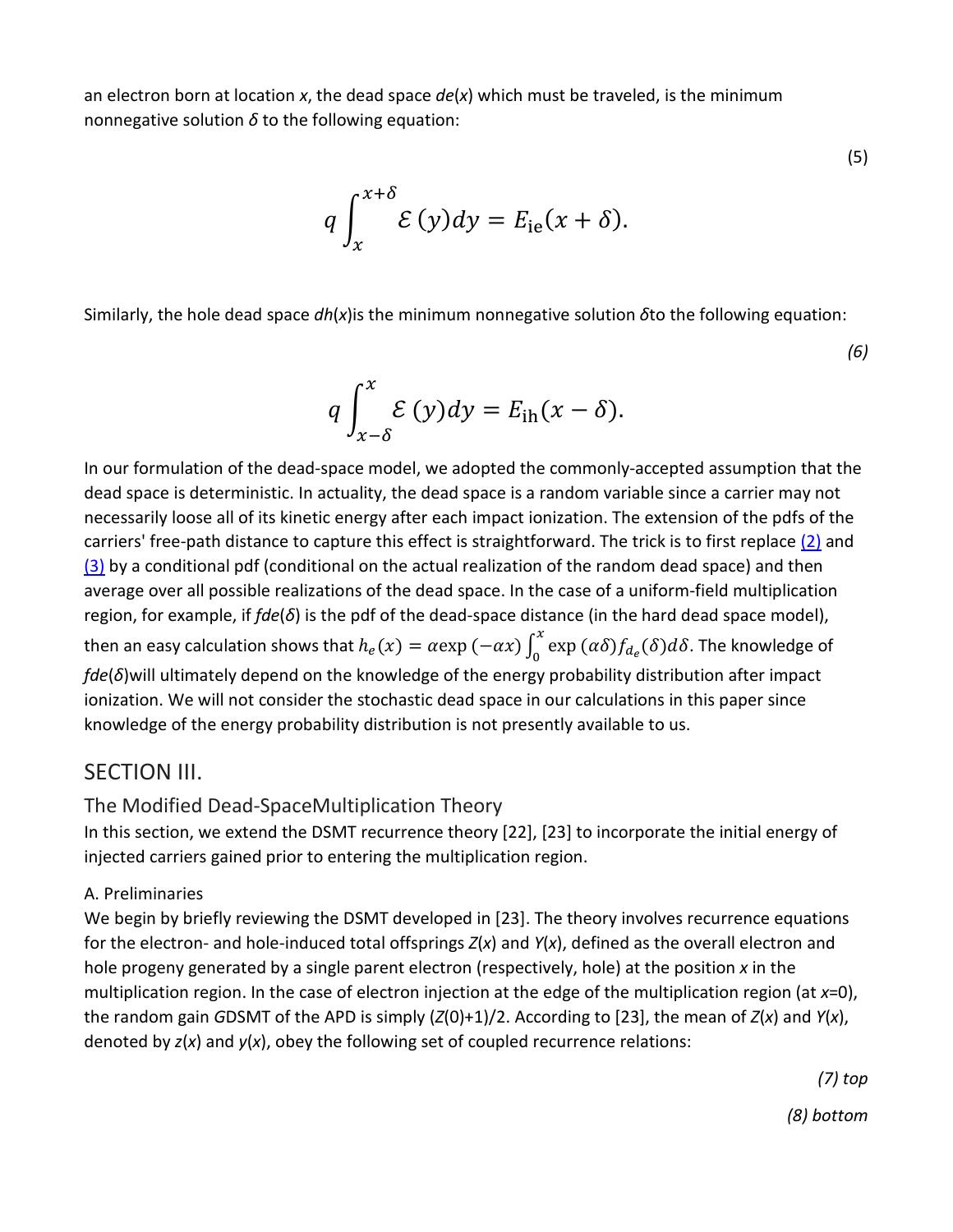$$
z(x) = [1 - \int_0^{w-x} h_e(\xi|x) d\xi] + \int_0^{w-x} [2z(x+\xi) + y(x+\xi)] h_e(\xi|x) d\xi
$$

and

$$
y(x) = [1 - \int_0^x h_h(\xi|x) d\xi] + \int_0^x [2y(x - \xi) + z(x - \xi)]h_h(\xi|x) d\xi.
$$

The first term in [\(7\)](https://ieeexplore.ieee.org/document/#deqn7-8) is the probability that an electron, born at *x*, does not impact ionize at all, and it simplifies to  $\exp\left\{-\int_{d_e(x)}^{w-x}\alpha(x+\xi)d\xi\right\}$ . Similarly, the first term in <u>(8)</u> simplifies to  $\exp\left\{-\int_{d_h(x)}^x\beta(x-\xi)d\xi\right\}$  $\xi$ ) $d\xi$ .

The excess noise factor is given by

$$
F_{\text{DSMT}} \equiv \frac{\langle G_{\text{DSMT}}^2 \rangle}{\langle G_{\text{DSMT}} \rangle^2} = \frac{z_2(0) + 2z(0) + 1}{[z(0) + 1]^2}
$$

where  $z_2(x) = \langle Z^2(x) \rangle$  and  $y_2(x) = \langle Y^2(x) \rangle$  are the second moments of  $Z(x)$  and  $Y(x)$ , respectively. According to [23], these quantities are governed by the following pair of coupled recurrence relations:

(10) top

(9)

(11) bottom

$$
z_2(x) = 1 - \int_0^{w-x} h_e(\xi|x) d\xi
$$
  
+ 
$$
\int_0^{w-x} [2z_2(x+\xi) + y_2(x+\xi)
$$
  
+ 
$$
4z(x+\xi)y(x+\xi) + 2z^2(x+\xi)]h_e(\xi|x) d\xi
$$

and

$$
y_2(x) = 1 - \int_0^x h_h(\xi|x) d\xi
$$
  
+ 
$$
\int_0^x [2y_2(x - \xi) + z_2(x - \xi) + 4z(x - \xi)y(x - \xi)
$$
  
+ 
$$
2y^2(x - \xi)]h_h(\xi|x) d\xi.
$$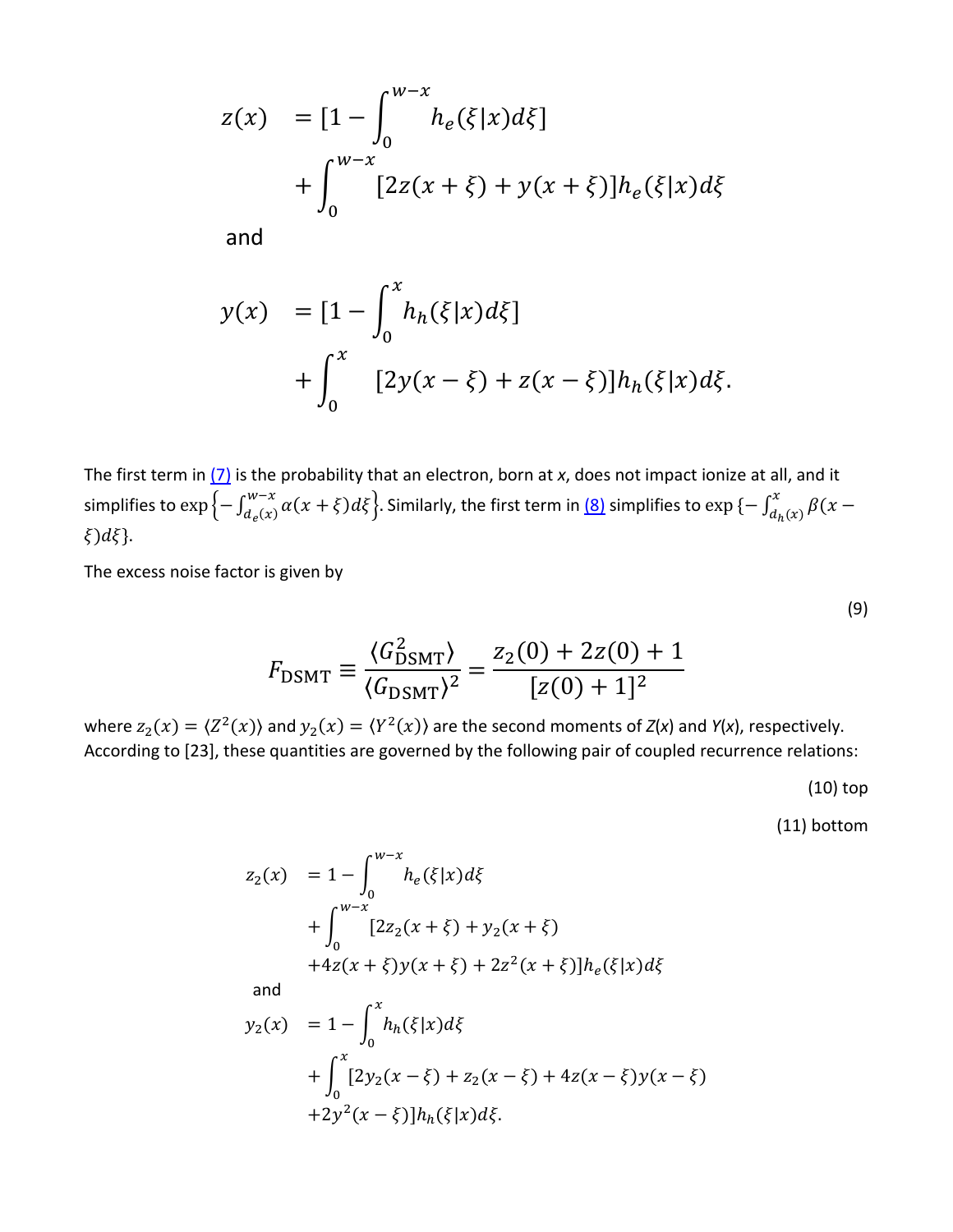Clearly, the above formulation assumes that all carriers (including the injected carrier) start with zero initial energy. We will relax this condition in subsequent sections so that an injected carrier may have an arbitrary initial energy (and hence a different initial dead space).

#### B. Probability Density Function of the Initial Ionization Distance

In cases when the avalanche process is initiated with a carrier that has a finite initial energy, the energy that the parent carrier needs to build up before reaching the ionization threshold is reduced by an amount equal to the carrier's initial energy. Note that this one-time initial energy is acquired from the nonzero field just before entering the multiplication layer and can be approximated in a deterministic fashion using the electric field just before the multiplication region. (To be more realistic, the phonon energy loss must be deducted from the built-up energy.) If the initial energy acquired by an injected electron is *E*0, then the initial dead space *de*0 is computed by solving the following modified deadspace equation. Find the minimum nonnegative *δ* for which

$$
q \int_{x}^{x+\delta} \mathcal{E}(y) dy = E_{\text{ie}} - E_{0}
$$

(12)

(13)

where *E*ie is the ionization threshold energy associated with the multiplication layer into which the parent carrier is injected. Clearly, if *E*0≥*E*ie, we set *de*0=0. Moreover, the pdf of the distance to the first impact ionization for this parent carrier is

$$
h_{e_0}(\xi) = \{ \begin{matrix} \alpha(\xi)e^{-\int_{de_0}^{\xi} \alpha(y)dy}, & \xi \ge d_{e_0} \\ 0, & \xi & d_{e_0} \end{matrix}
$$

In actuality the width of the pdf beyond the dead space is expected to be reduced as the initial energy increases. However, in the above expression we assumed that the shape of the pdf beyond the initial dead space is independent of the dead-space reduction (i.e., we only modified the dead space). This is done as an approximation since the dependence of the width of the pdf (beyond the dead space) on the initial energy is not analytically known to us at this point.

We emphasize that the distance between subsequent impact ionizations for the parent electron, on the other hand, is governed by  $(2)$ . The key question is how to incorporate this initial dead-space concept into the DSMT recurrence technique. This question is addressed next.

#### C. Modified Recurrence Relations

Let *Z*0(*x*) be defined as *Z*(*x*) with the exception that for the parent electron at *x*, the distance *ξ*to the first impact ionization has a pdf *he*0(*ξ*). The key observation here is that upon the first ionization of the injected electron, the two newly created electrons and hole will have zero initial energy, independently of the initial energy of their parent electron. Consequently, conditional on the initial ionization occurring at *ξ*, two independent copies of *Z*(*ξ*) and one copy of *Y*(*ξ*) are generated. Now by averaging over all possibilities for *ξ*, we obtain the following equation for the mean value  $z_0(x) = \langle Z_0(x) \rangle$ :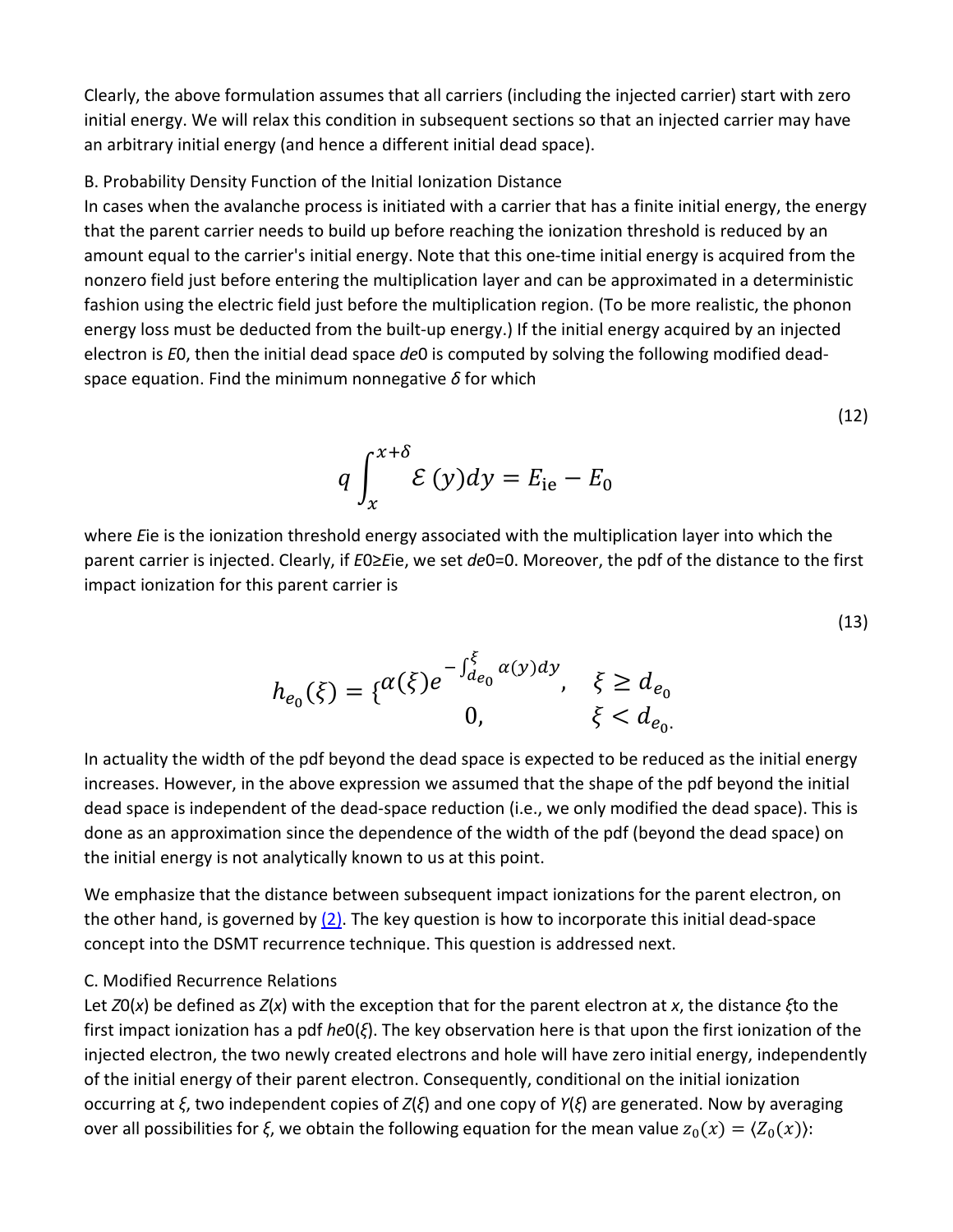$$
z_0(x) = 1 - \int_0^{w-x} h_{e_0}(\xi) d\xi
$$
  
+ 
$$
\int_0^{w-x} [2z(x+\xi) + y(x+\xi)] h_{e_0}(\xi|x) d\xi.(14)
$$

Similarly, we obtain the following equation for the second moment  $z_{02}(x) = \langle Z_0^2(x) \rangle$ :

$$
z_{02}(x) = 1 - \int_0^{w-x} h_{e_0}(\xi) d\xi
$$
  
+ 
$$
\int_0^{w-x} [2z_2(x+\xi) + y_2(x+\xi)
$$
  
+ 
$$
4z(x+\xi)y(x+\xi) + 2z^2(x+\xi)]h_{e_0}(\xi|x) d\xi.
$$

[Equations \(14\)](https://ieeexplore.ieee.org/document/#deqn14) and [\(15\)](https://ieeexplore.ieee.org/document/#deqn15) establish the link between the multiplication process with an arbitrary pdf for the initial-ionization distance and the ordinary dead-space-based multiplication process for which there is no distinction between the pdf of the initial ionization and that corresponding to the subsequent ones. We call the totality of the DSMT recurrence model with the addition of the complementary relations  $(14)$  and  $(15)$  [including the definitions  $(12)$  and  $(13)$ ] the modified dead-space multiplication theory (MDSMT).

Clearly, the MDSMT is a two-step calculation. First,  $(7)$ ,  $(8)$ ,  $(10)$ , and  $(11)$  are solved (as done in the traditional DSMT, using an iterative technique, for instance). Second, the complementary equations [\(14\)](https://ieeexplore.ieee.org/document/#deqn14) and [\(15\)](https://ieeexplore.ieee.org/document/#deqn15) are executed, utilizing the pdf of the ionization distance of the initial carrier. Note that the second step is a one-shot calculation. The gain and excess noise factors are calculated using  $\langle G_{\text{MDSMT}} \rangle = 0.5[1 + z_0(0)]$  and  $F_{\text{MDSMT}} = (z_{02}(0) + 2z_0(0) + 1)/(z_0(0) + 1)^2$  respectively.

(15)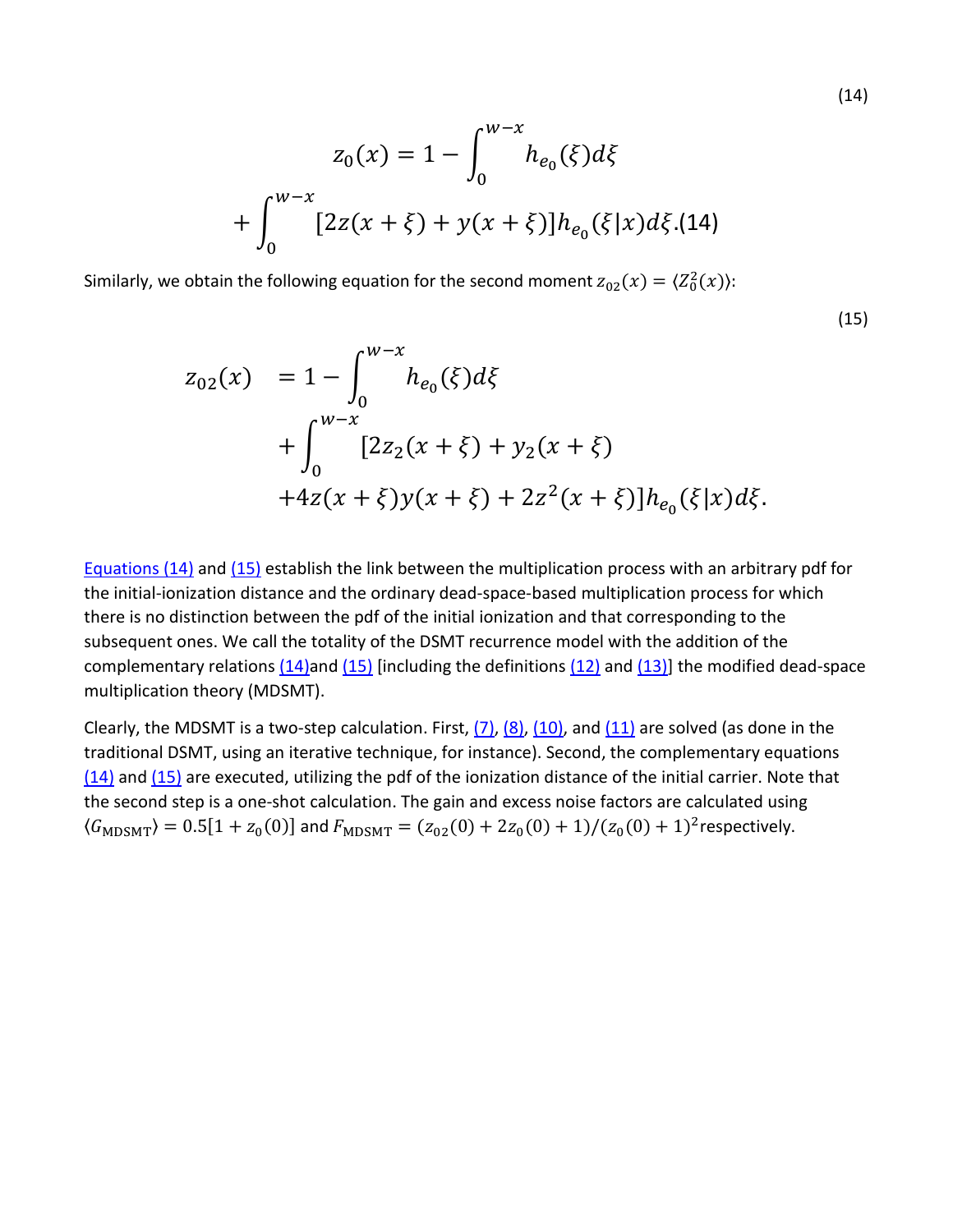

**Fig. 1.** Excess noise factor as a function of the mean gain for two GaAs APDs with multiplication-region widths of 100 nm (curves with diamonds) and 1000 nm. The solid curves represent the maximal MDSMT prediction  $F_{min}$  for which the initial energy is set to the ionization threshold energy (i.e., zero initial dead space for the injected electron). The dashed curves are the DSMT predictions  $F_{DSMT}$ .





To see the extent of the role played by the injected-carrier's initial energy on the excess noise factor, we computed the gain versus noise characteristics for GaAs under two models.

- 1. We first used the DSMT model, in which case the initial energy of injected carriers is assumed zero.
- 2. We then repeated the excess-noise calculations using the maximal-MDSMT model, in which case we assumed that the initial energy of the injected carrier is equal to the ionization threshold energy. This assumption forces the initial dead space of the injected carrier to vanish (without altering the shape of the pdf), and it represents the maximal initial-energy effect.

We denote the excess noise factor under this assumption by  $F_{\text{min}}$ , as the excess noise will be minimal. Fig. 1 depicts both *F*DSMT and *F*min for two widths, namely, *w*=100 nm and *w*=1000 nm. It is seen that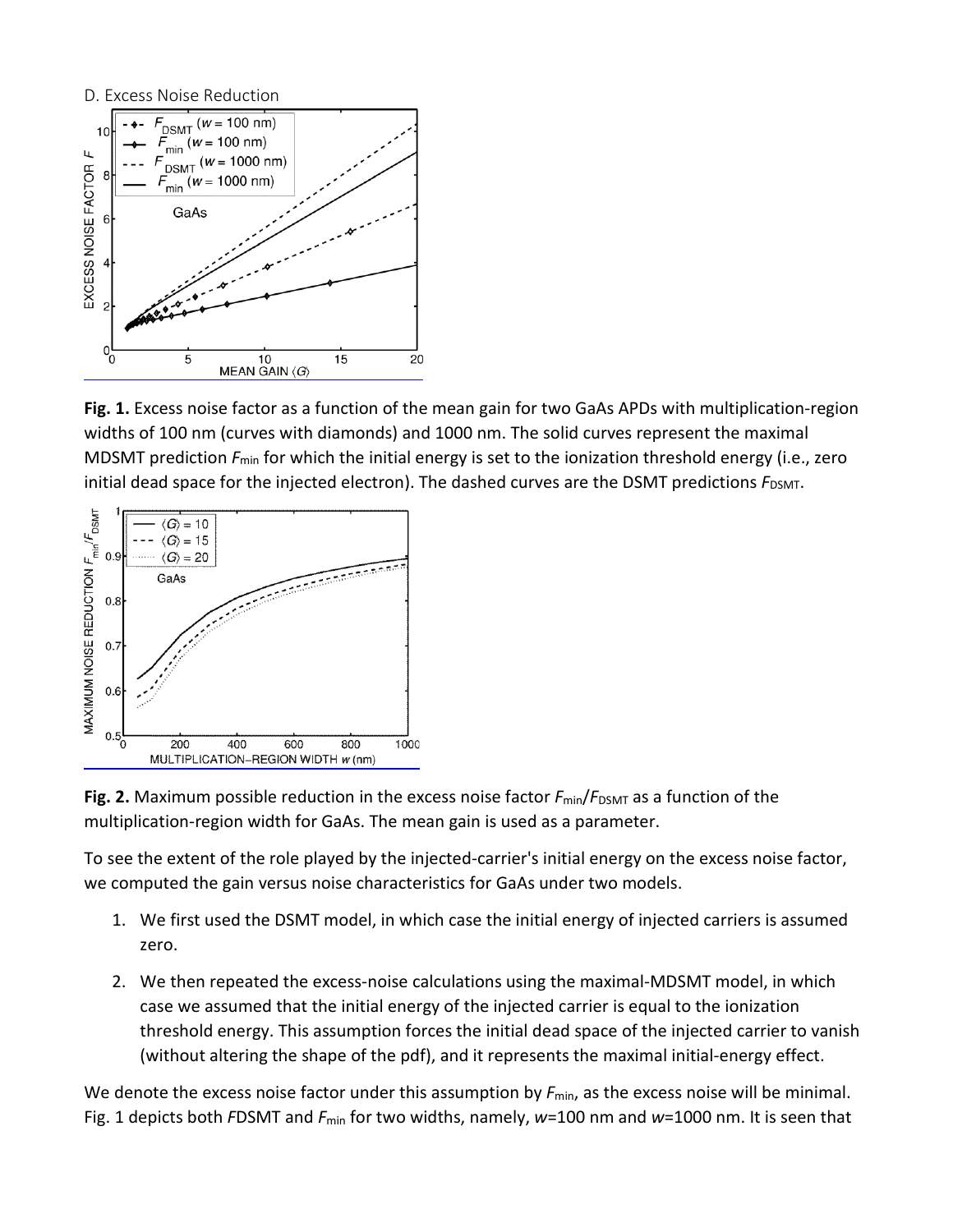the maximum reduction in the excess noise factor is more significant in the thin multiplication layer than the thick one. This is expected since the initial-energy effect plays its role through the dead-space effect, which is known to have a more significant impact on noise in thin multiplication layers. This behavior is more clearly seen in Fig. 2, where the maximal excess-noise-reduction factor  $F_{min}/F_{DSMT}$  is plotted as a function of *w* for three gain values. We emphasize that the conclusion drawn from Fig. 2 regarding the width holds for the *maximum*excess-noise reduction possible, and it does not imply that an actual thin device necessarily exhibits



**Fig. 3.** Structure of the three APDs considered in this paper. Device I is a homostructure GaAs APD and it is used as a reference. Devices II and III are Al<sub>0.6</sub>Ga<sub>0.4</sub>As/GaAs heterostructure APDs, and the latter has a two-layer  $Al_{0.6}Ga_{0.4}As/GaAs$  multiplication region. Shaded areas represent the multiplication regions. Electrons are injected into the multiplication region from the top.

this effect more profoundly than a thick device. An added feature seen from Figs. 1 and 2 is that the maximum excess-noise reduction is higher at higher operational gains. This latter characteristic may be potentially useful in lowering receiver sensitivity as it will tend to elevate the optimal operational APD gain. Recall from Section 1 that the maximum excess-noise factor reduction possible for a 1000-nm GaAs at a gain of 20 (with the unrealistic assumption of a delta-function pdf at the edge of the multiplication region) is 0.32, which is greater than the maximum reduction of 0.85 shown in Fig. 2. However, we note that  $F_{\text{min}}$  in Figs. 1 and 2 is calculated using zero initial dead space without altering the shape of the pdf after the dead space (i.e., no delta-function is assumed at the edge of the multiplication region). Thus, the predicted noise in Figs. 1 and 2 is greater than that predicted when ionization at the edge occurs with certainty.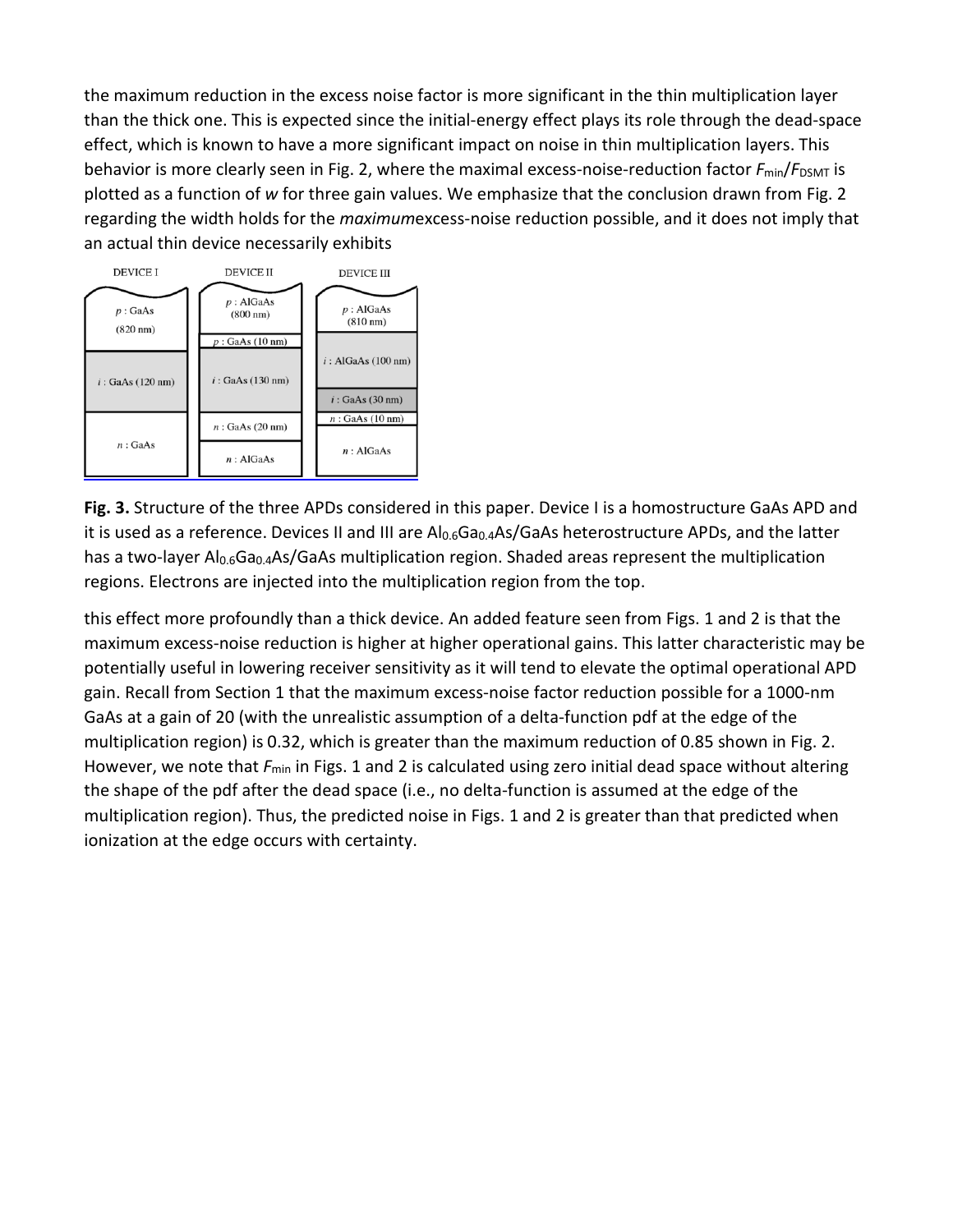## SECTION IV.



**Fig. 4.** Electric field profile for Device II. Solid vertical lines represent layer boundaries, and the dashed vertical line is used to illustrate the location *xE* of the onset of the field buildup. The point *x*0 marks the start of the multiplication layer. The fields were calculated using MEDICI software according to the doping profiles obtained from SIMS data. Notice the extent of the spread of the field gradient to the left of the i-layer.



**Fig. 5.** Same as Fig. 4, but for Device III. This structure has two multiplication layers, namely, Al0.6Ga0.4As and GaAs.

We now apply the theory to three devices, which are schematically shown in Fig. 3: Device I is a homojunction GaAs APD with *w*=120 nm; Device II is a GaAs/Al<sub>0.6</sub>Ga<sub>0.4</sub>As heterostructure APD, where the multiplication is confined to the GaAs layer and *w*=130 nm; and Device III is GaAs/Al<sub>0.6</sub>Ga<sub>0.4</sub>As heterostructure APD, for which the multiplication takes place in both (adjacent)  $Al_{0.6}Ga_{0.4}As$  (100 nm) and GaAs (30 nm) layers. The width of the overall multiplication region for Device III is thus 130 nm. (The structural and fabrication details of these devices, beyond what is included in this paper, will be reported elsewhere.) Devices II and III are the devices of most interest in this paper, while Device I is used here as a reference. Figs. 4 and 5 show the electric field profiles for Devices II and III, respectively,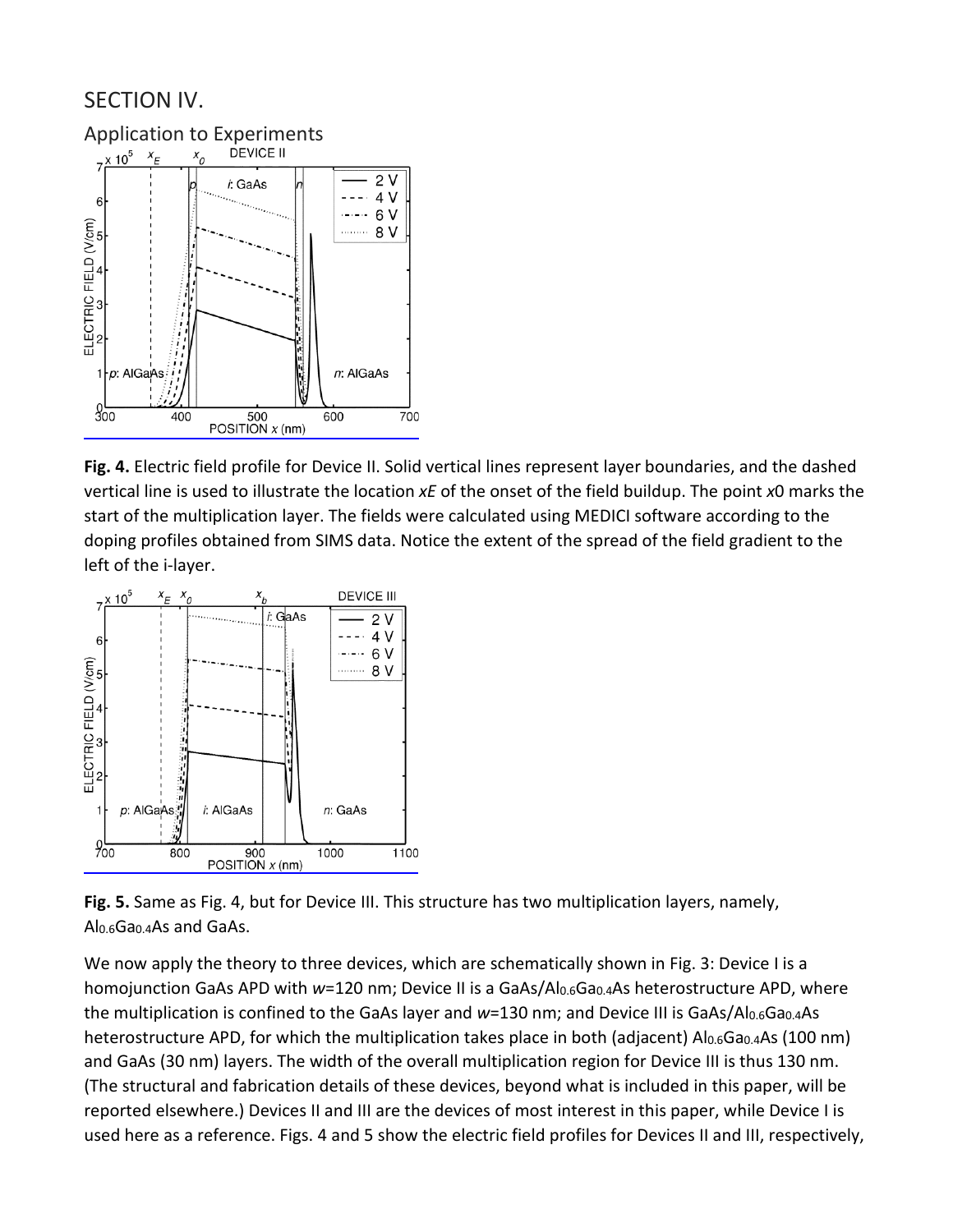parameterized by the applied reverse-bias voltage. The electric fields were calculated using MEDICI software according to the doping profiles obtained from secondary ion mass spectroscopy (SIMS).

#### A. Dead-Space Profile

The dead-space profiles in the i-layers for Devices I and II were calculated using the fact that the field is linear in the i-layers. An analytical solution to  $(5)$  and  $(6)$  was obtained, involving the voltagedependent parameters that comprise the linear electric-field profile. For Devices I and II, the multiplication region consists of a single GaAs layer, and as expected, calculations show that the dead space slightly increases with *x*as the field decreases. In the case of Device I, electron and hole normalized dead spaces (*d*/*w*) are approximately 0.21 and 0.17, respectively, and the corresponding values for Device II are 0.25 and 0.20, respectively, for electrons and holes.



**Fig. 6.** Electron and hole dead-space profiles in the multiplication layers for Device III. The solid vertical line represents the  $Al<sub>0.6</sub>Ga<sub>0.4</sub>As/GaAs$  boundary.

The dead-space behavior is more complex for Device III (as shown in Fig. 6) for which the threshold energy changes abruptly at the Al<sub>0.6</sub>Ga<sub>0.4</sub>As/GaAs boundary point marked  $x_h$  in Fig. 6. At  $x_h$ , the threshold changes from  $E_{ie,AlGaAs} = 3.4$ =3.4 eV to  $E_{ie,GaAs} = 1.90 eV$  for electrons, and from  $E_{\text{ih,GaAs}} = 1.55 eV$  to  $E_{\text{ih,AlGaAs}} = 3.6 eV$  for holes. We will examine the electron dead space first. Referring to Fig. 6, we first define *x*1as the point that is exactly one electron dead-space to the left of the boundary, i.e., x1 has the property  $x_1 + d_e(x_1) = x_b$ . Hence, if an electron is born to the left of x1, then it will complete the required dead space within the Al<sub>0.6</sub>Ga<sub>0.4</sub>As layer (i.e.,  $de(x) + x < x b$ ). Thus, for *x*<*x*1,*de*(*x*)is the solution to  $q \int_x^{x+\delta} E(y) dy = E_{ie,GaAs}$ . On the other hand, if an electron is born to the right of x1, then it will complete the required dead space once it is in the GaAs layer (i.e.,  $d_e(x) + x > 0$  $x_b$  and  $d_e(x)$  is the solution to  $q \int_x^{x+\delta} E(y) dy = E_{ie,GaAs}$ . Now x2 is defined as the point for which the electron energy, accumulated from  $x^2$  to  $x_b$ , is exactly equal to  $E_{ie,GaAs}$ . Thus, if an electron is born in the range  $x1 < x < x2$ , then by the time it reaches the boundary point  $x<sub>b</sub>$  it will have already acquired the ionization threshold for GaAs. Consequently, for  $x_1 < x < x_2$ ,  $d_e(x) = x_b - x$ , and this is the reason for the abrupt change in the graph of *de*(*x*) to a negative slope at *x*=*x*1. Finally, when an electron is born to the right of *x*2, then it must travel a further distance (beyond the boundary point) in GaAs before accumulating the threshold energy  $E_{ie,GaAs}$ , and the dead space increases gradually thereafter as a result of the linear decrease in the field. In summary, the abrupt change in the threshold energy at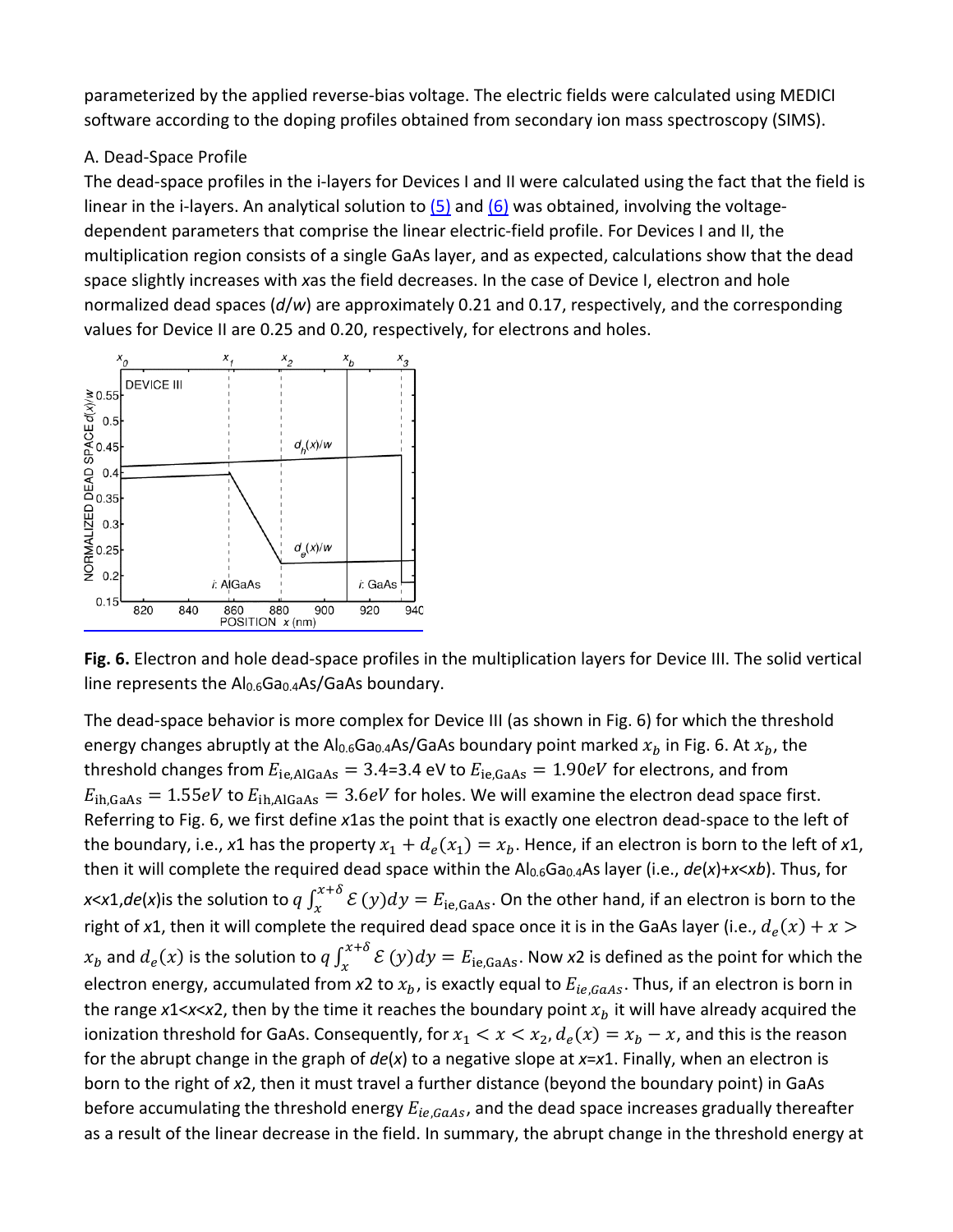the boundary brings about a steep transition in the dead space at *x*=*x*1, which occurs well before the layer boundary  $x_b$ . This is a manifestation of the anticipatory behavior of dead space prior to the layer boundary.



**Fig. 7.** Ratio of the injected electron's initial dead space *de*0 to the dead space in the absence of any initial energy *de*(0)as a function of the average electric field in the multiplication region. Note that an injected carrier in Device II exhibits a significant reduction in the initial dead space from the customary (zero initial-energy) dead space, especially at high fields. In contrast, such a reduction is minimal in Devices I and III.

The situation is somewhat different for holes as, unlike electrons, they experience an upward transition in the ionization threshold energy as they cross the material boundary at  $x<sub>b</sub>$  from right to left. Referring again to Fig. 6, we define the point *x*3 with the property  $x_3 - d_h(x_3) = x_b$  (i.e.,  $q \int_{x_b}^{x_3} E(y) dy = E_{ih,GaAs}$ ). Thus, if a hole is born to the left of *x*3, then it will complete traveling the required dead space only after it is inside the Al<sub>0.6</sub>Ga<sub>0.4</sub>As layer. In particular, for x=x3, the energy that the hole acquires by the time it reaches the GaAs/Al<sub>0.6</sub>Ga<sub>0.4</sub>As boundary at  $x_b$  is short of  $E_{ih,GaAs}$  by exactly 2.05 eV, and it must travel a further distance inside Al0.6Ga0.4As before accumulating a total energy of  $E_{ih,AlGaAs}$ . This is the cause of the large upward jump in the graph of  $d_h(x)$  at  $x = x_3$ , which is again a manifestation of the anticipatory behavior of the dead space.

We next use the above dead space profiles along with the initial-energy effect in conjunction with the MDSMT to predict the excess noise factor for the three devices.

#### B. Excess Noise Factor

To have a good initial feel for the magnitude of the initial dead space in each of the three devices, we computed the ratio of the injected-electron's initial dead space  $d_{e_0}$  to the customary dead space  $d_e(0)$ at the edge of the multiplication region. To do so, the initial energy  $E_0$  (in electronvolts) of the injected electron was calculated by integrating the electric field just before the multiplication layer, from  $x_E$ to  $x_0$ , as shown in Figs. 4 and 5. For each device,  $E_0$  was calculated as a function of the applied reversebias voltage. (A parametric model, not shown here, for the electric field prior to the multiplication, from  $x_E$  to  $x_0$ , was derived and used to compute  $E_0$  as a function of the reverse-bias voltage.) The quantities *de*0and *de*(0) were then calculated using [\(12\)](https://ieeexplore.ieee.org/document/#deqn12) and [\(5\),](https://ieeexplore.ieee.org/document/#deqn5) respectively, and their ratio was plotted as a function of the spatial average of the electric field in the multiplication region, as shown in Fig. 7.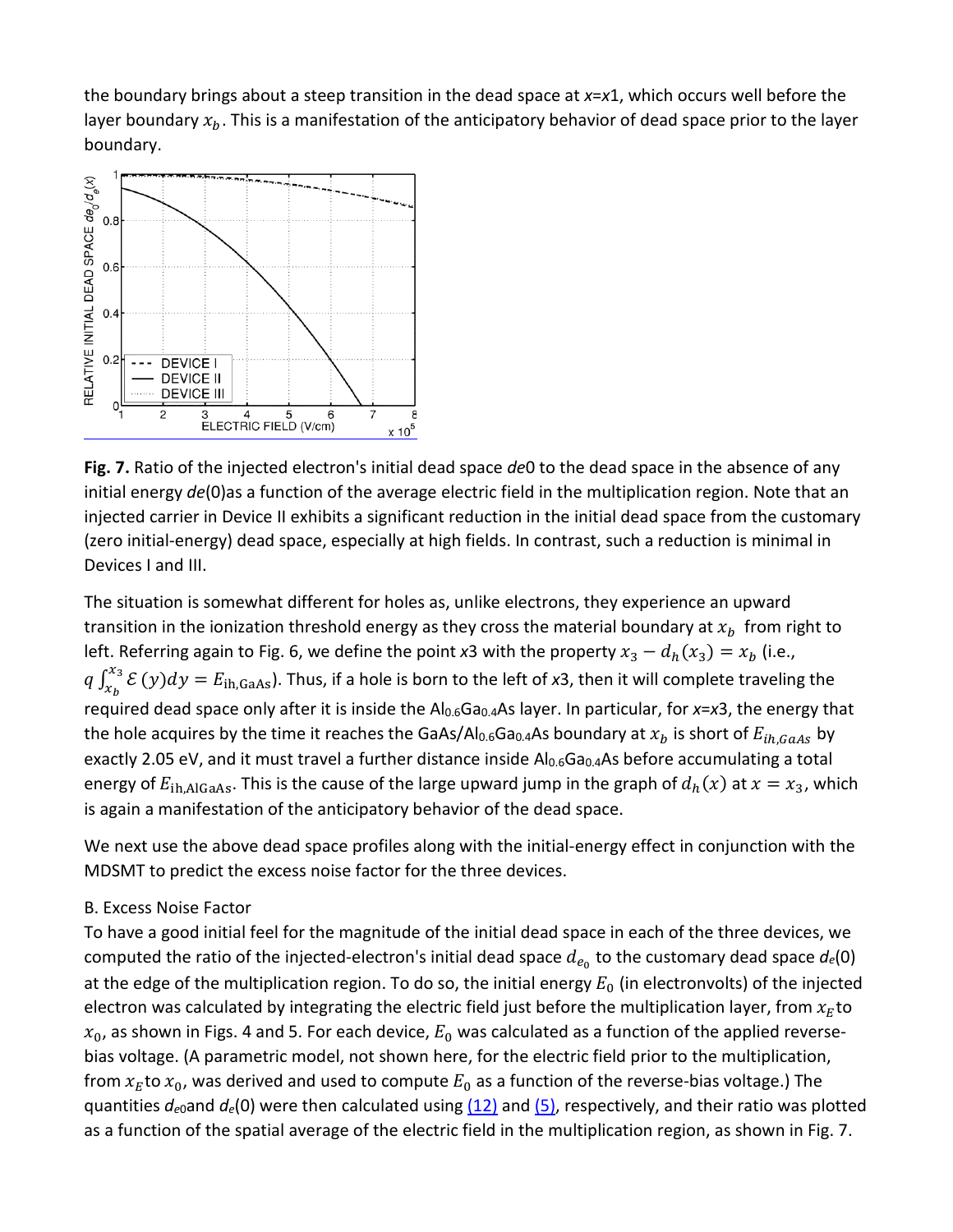For Device II,  $d_{e_0}/d_e(0)$  is expected to decrease to zero when the average field is 6.7 kV/cm, in which case the initial energy acquired by the injected carrier equates  $E_{ie,GaAs}$ . In contrast, it is seen that for Devices I and III, the initial dead space remains within 10% of the ordinary dead space within the operational range of the electric field. This is a direct consequence of the contrast in the nature of the electric-field buildup in the  $p$  region just to the left of the multiplication region in Device II and Devices I and III.



**Fig. 8.** Excess noise factor as a function of the mean gain for Device I. Circles represent measured values and the solid curve represents the MDSMT prediction  $F_{MDSMT}$ . For reference, the DSMT predictions  $F_{\text{DSMT}}$  (which assume zero initial energy for the injected carrier), and the maximal-MDSMT predictions *F*min (for which the initial energy is set to the ionization threshold energy) are shown by the dashed-dotted and dashed curves, respectively. Since the initial energy of the injected electron is small in this device, both DSMT and MDSMT accurately predict the experimental data.



**Fig. 9.** Same as Fig. 8, but for Device II. The MDSMT model provides excellent agreement with the experimental data, while the DSMT model significantly overestimates the excess noise factor as a result of ignoring the initial energy of the injected electron.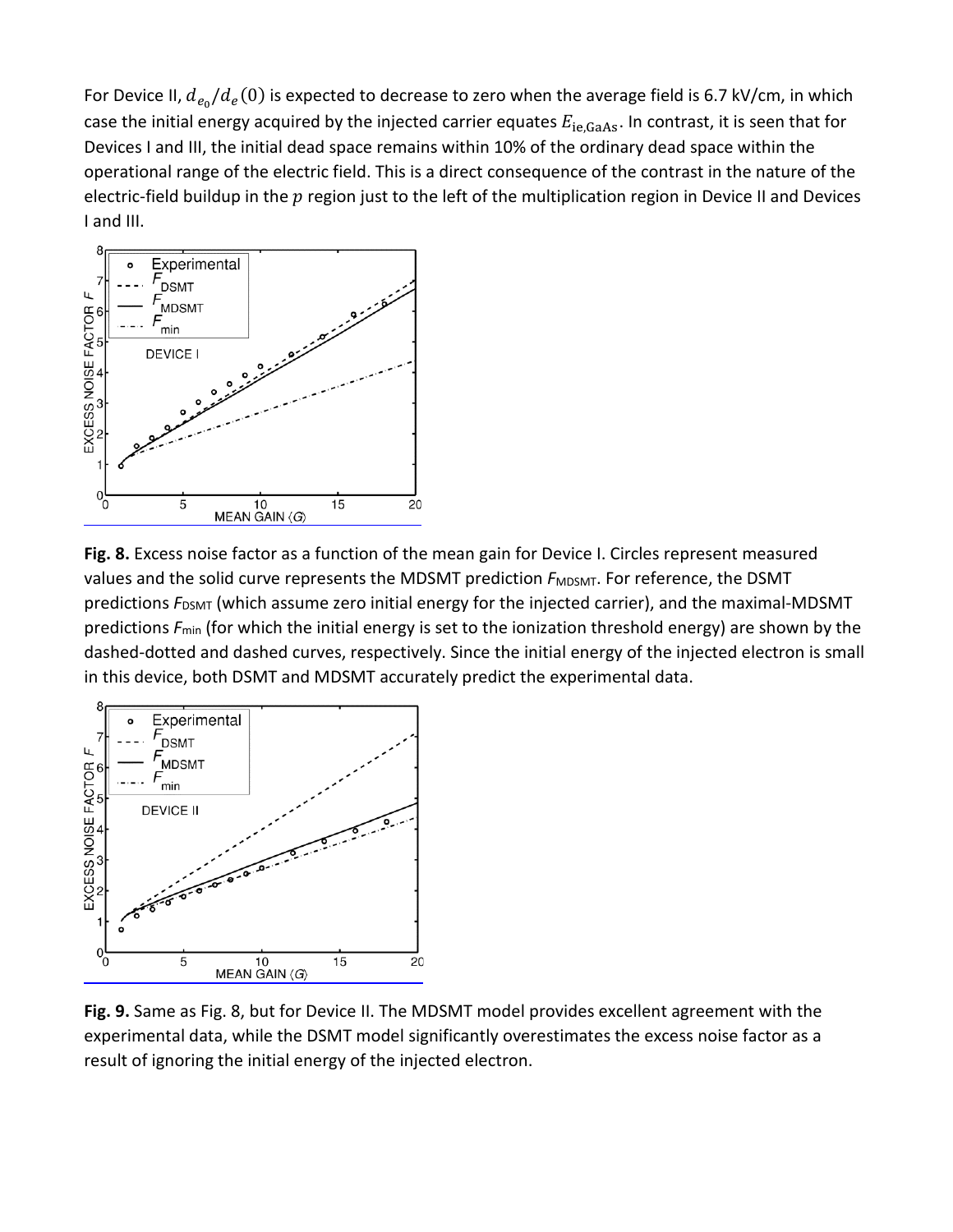

**Fig. 10.** Same as Fig. 8, but for Device III. As a result of the small initial energy, the discrepancy between the MDSMT and the DSMT predictions is small. The dotted line represents the MDSMT prediction for a hypothetical version of Device III for which both multiplication layers are Al<sub>0.6</sub>Ga<sub>0.4</sub>As. Ionization threshold energies for Al<sub>0.6</sub>Ga<sub>0.4</sub>As and the ionization-coefficients parameters were taken from [13].

In light of Fig. 7, we would expect that the role played by the initial-energy effect in carrier multiplication would be most significant in Device II, and far less significant in Devices I and III. Indeed, the MDSMT predicts just that, as shown in Figs. 8 –10. We particularly note that the MDSMT accurately predicts the low excess noise factor in Device II, whereas the DSMT (in which the initial energy is ignored) overestimates the noise by approximately 45% in comparison with measured data (at ⟨*G*⟩=20). Moreover, the reduction in the excess noise factor is near its maximal level for Device II, as seen by comparing the *F*<sub>min</sub> and *F*<sub>MDSMT</sub> curves, and the significant reduction in the noise is primarily a result of the initial-energy effect. For Device I, on the other hand, the discrepancy between the DSMT and the MDSMT is small (<4%), and both models represent the data closely. This is because the initial-energy buildup in Device I is negligible relative to the ionization threshold energy. Similarly, the discrepancy between the DSMT and the MDSMT is within 7% in Device III, as the initial-energy buildup is once again small, and the MDSMT approximates the data very well. The small error between the MDSMT predictions and the data in Devices I and III is most probably attributable to the fact that the parameters of the ionization-coefficient model for GaAs and  $Al_{0.6}Ga_{0.4}As$  were extracted using models that ignored the initial-energy effect. In actuality, it is very likely that the devices that generated the data used in the model fitting exhibited a weak form of field gradient in the p-layer. Thus, the ionization coefficients for GaAs and Al<sub>0.6</sub>Ga<sub>0.4</sub>As inherently capture a small level of the initial-energy effect. In order to exclude the role of the initial energy from the ionization coefficients, the initialenergy-effect should be included, in conjunction with the MDSMT, in future model fittings which render the ionization coefficients for various materials. The resulting ionization coefficients will then be truly material specific and independent of both the layer thickness and the initial energy of injected carriers.

To examine the role of the bandgap-boundary effect within the two-layer multiplication region in Device III, we repeated the gain-noise calculation, according to the MDSMT model, but with the simplistic assumption that the dead space changes abruptly at the layer boundary  $x<sub>b</sub>$ . This action clearly ignores the bandgap-boundary-induced anticipatory nature of the electron and hole dead-space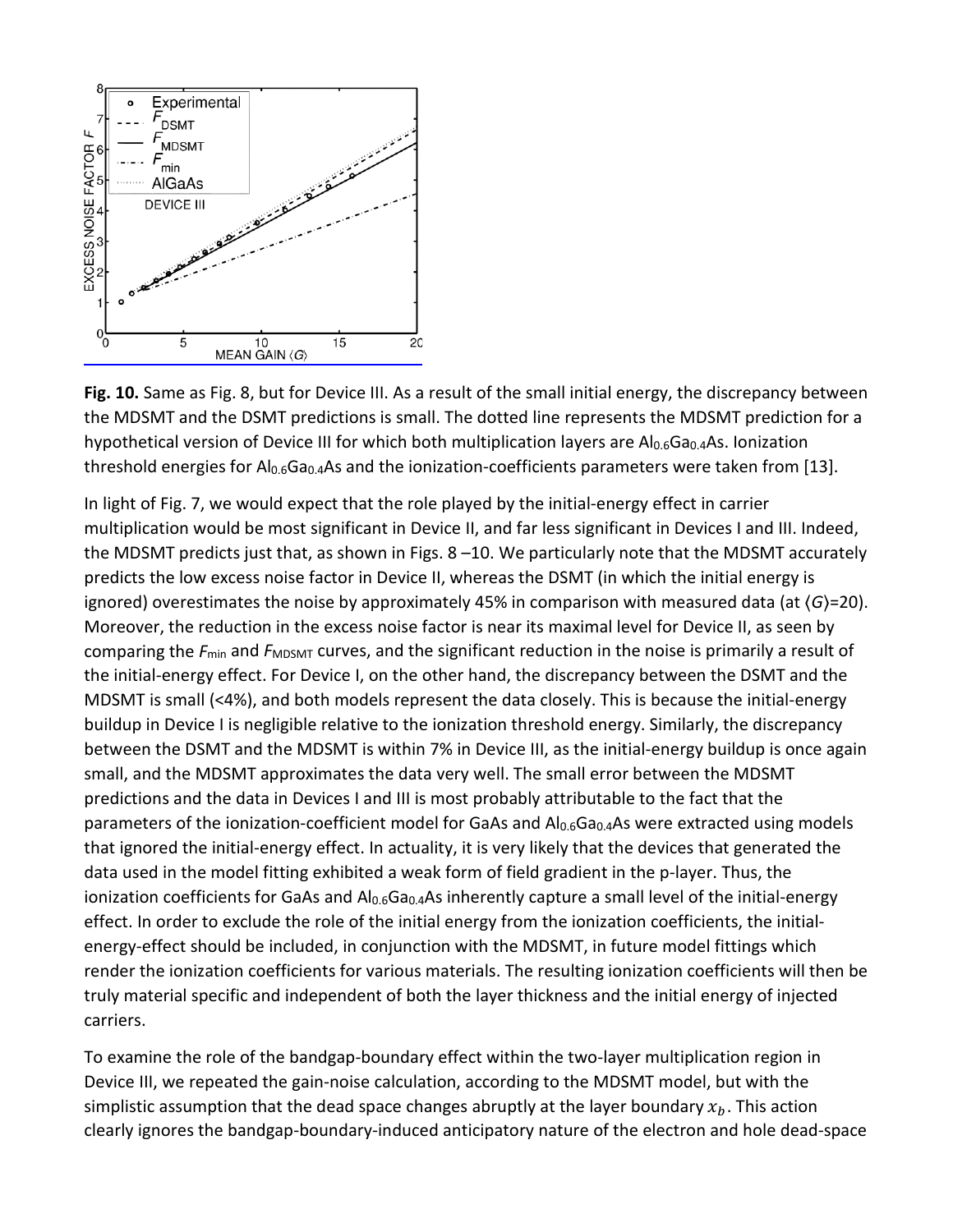profiles depicted in Fig. 6. However, the excess noise factors obtained under this assumption (not shown) are approximately 5% higher than the MDSMT prediction shown in Fig. 10, which used the correct dead-space profile shown in Fig. 6. For comparison, we also generated the MDSMT predictions for a hypothetical version of Device III for which both multiplication layers are Al<sub>0.6</sub>Ga<sub>0.4</sub>As (the same injected-carrier initial energy was assumed as in Device III). From Fig. 10 we see that  $F_{MDSMT}$  is approximately 8.5% lower than the excess noise factor for the single multiplication-layer  $Al_{0.6}Ga_{0.4}As$ APD (shown as a dotted curve). We therefore conclude that the bandgap-boundary effect is not very strong in this particular device. However, we suspect that this reduction can be further intensified by optimizing the widths of the individual layers within the multiplication region. In general, we believe that the ultra-low-noise characteristics of more elaborate heterostructure APDs [28] may be attributed in part to a combination of carrier initial energy, bandgap-boundary effects, proper selection of the widths of layers, and effective bandgap engineering.

Throughout the calculation of the initial energy, losses due to phonon scattering were ignored. To have an assessment of the magnitude of this loss, let us consider Device II, for which the initial-energy effect was high, and compute the average energy loss in the p-type Al0.6Ga0.4As. We take the total phonon scattering distance (segment of the *p* region over which the field gradient exists) as approximately 40 nm (see Fig. 4). Furthermore, as an approximation, we take the phonon scattering mean free path *λe*and the phonon energy ℏ*ω* from Chia et al. [29] (for 45% Al concentration) as 4 nm and 32.5 meV, respectively. With these estimates at hand, we estimate the total phonon loss in the *p* region in the vicinity of the GaAs i-layer as approximately 0.325 eV, which is approximately 17% of the initial energy when the mean gain is 20. Accounting for such a phonon loss will therefore reduce the initial-energy effect and the predicted excess noise factor is expected to be slightly higher than that shown in Fig. 9.

Another approximation used in our calculations for Device II was that secondary holes are not allowed to ionize in the p-type Al<sub>0.6</sub>Ga<sub>0.4</sub>As layer, just before the i-type GaAs layer. Although such an ionization is theoretically possible, we expect that its probability is extremely small because holes entering the  $Al<sub>0.6</sub>Ga<sub>0.4</sub>As layer will encounter a sudden increase in the ionization threshold (from 1.55 eV to 3.6 eV).$ Thus, in order for a hole to impact ionize, it must gain a net energy of 2.05 eV from the field gradient in the p-type layer. This is improbable as our calculations show that the maximum initial energy (at the highest measured reverse bias) that can be built up in Device II is no more than 1.7 eV.

We finally point out that we have discovered that including the mild nonuniform nature of the electric field in the calculations was not critical at all for the devices considered in this paper. Excellent accuracy can be achieved by adopting the constant-field assumption, which reduces the computational complexity significantly.

## SECTION V.

## **Conclusion**

A number of thin heterostructure APDs have been lately developed and shown to exhibit excess noise factors that are well below the predictions rendered by state-of-the-art analytical avalanche multiplication models. Existing analytical multiplication models, including the DSMT, all assume a single multiplication layer, and more importantly, they ignore layer-boundary effects such as the effect of the initial energy of injected carriers and the boundary-bandgap effect. For example, ignoring the initial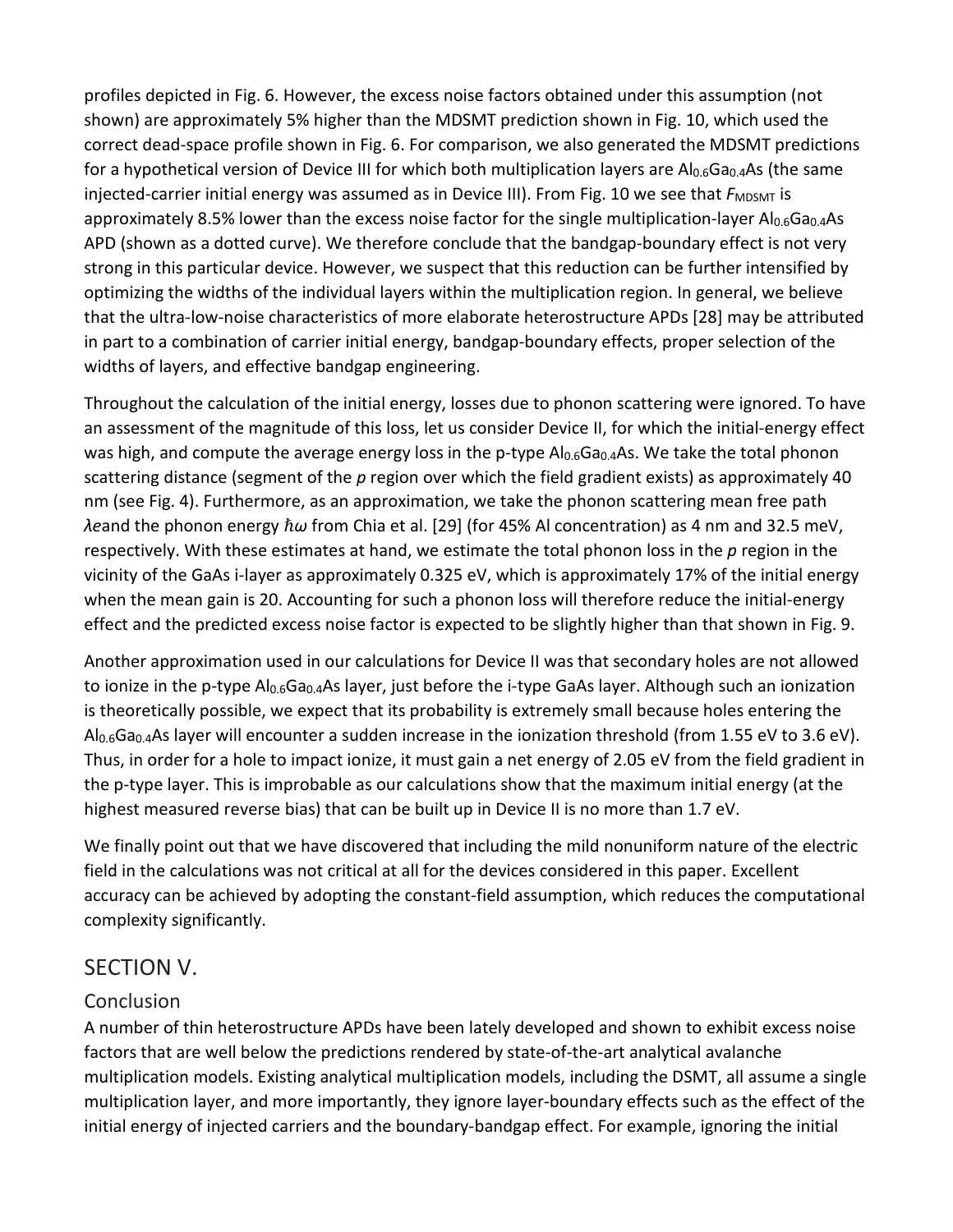carrier energy of an injected carrier is convenient from a modeling perspective, as it simplifies the analysis by imposing that all carriers, including the injected carrier, impact ionize according to a common probability law. However, if an injected carrier has an initial energy comparable to the ionization threshold energy, then this is shown to cause a significant reduction in the excess noise factor (e.g., a reduction of 36% at a gain of 20 for a 100-nm GaAs multiplication layer). In this paper, we have generalized the DSMT recurrence technique to account for boundary effects such as the initial energy of injected carriers and to accommodate multiple multiplication layers. The effect of bandgap boundary on the dead-space profile is also thoroughly characterized taking into account the anticipatory nature of the dead space relative to the material boundary. The generalized model was applied to three APDs and very good agreement with data was achieved, whereas in the case when the initial-energy effect was significant (as in Device II), the DSMT could not account for the data.

Finally, a type of APDs that inherently has a mechanism for building up carrier initial-energy is the separate-absorption-charge-multiplication (SACM) structure [15]. In the SACM structure, photogenerated carriers are generated in a low field absorption layer and travel through a charge layer with a linear field gradient before entering the multiplication region. The charge layer can therefore affect the excess noise as it may energize carriers before they enter the multiplication region. However, close attention must be given to the width of the charge layer as it not only governs the amount of initial energy but also the significance of any phonon scattering effects, which may result in losses in the initial energy.

## References

- **1.** G. S. Kinsey, C. C. Hansing, A. L. Holmes, Jr., B. G. Streetman, J. C. Campbell, A. G. Dentai, " Waveguide In \\$  $\{0.53\}\$ \$ Ga \\$  $\{0.47\}\$ \$ As-In \\$  $\{0.52\}\$ \$ Al \\$  $\{0.48\}\$ \$ As avalanche photodiode ", *IEEE Photon. Technol. Lett.*, vol. 12, pp. 416-418, 2000.
- **2.** G. S. Kinsey, J. C. Campbell, A. G. Dentai, " Waveguide avalanche photodiode operating at 1.55 \\$mu\\$ m with a gain-bandwidth product of 320 GHz ", *IEEE Photon. Technol. Lett.*, vol. 13, pp. 842-844, 2001.
- **3.** C. Lenox, H. Nie, P. Yuan, G. Kinsey, A. L. Holmes, Jr., B. G. Streetman, J. C. Campbell, "Resonantcavity InGaAs-InAlAs avalanche photodiodes with gain-bandwidth product of 290 GHz", *IEEE Photon. Technol. Lett.*, vol. 11, pp. 1162-1164, 1999.
- **4.** P. Yuan, O. Baklenov, H. Nie, A. L. Holmes, Jr., B. G. Streetman, J. C. Campbell, " High-speed and lownoise avalanche photodiode operating at 1.06 \\$mu\\$ ", *IEEE J. Select. Topics Quantum Electron.*, vol. 6, pp. 422-425, 2000.
- **5.** C. Hu, K. A. Anselm, B. G. Streetman, J. C. Campbell, "Noise characteristics of thin multiplication region GaAs avalanche photodiodes", *Appl. Phys. Lett.*, vol. 69, pp. 3734-3736, 1996.
- **6.** P. Yuan, C. C. Hansing, K. A. Anselm, C. V. Lenox, H. Nie, A. L. Holmes, Jr., B. G. Streetman, J. C. Campbell, "Impact ionization characteristics of IIIV semiconductors for a wide range of multiplication region thicknesses", *IEEE J. Quantum Electron.*, vol. 36, pp. 198-204, 2000.
- **7.** M. A. Saleh, M. M. Hayat, P. Sotirelis, A. L. Holmes, Jr., J. C. Campbell, B. E. A. Saleh, M. C. Teich, "Impact-ionization and noise characteristics of thin III�V avalanche photodiodes", *IEEE Trans. Electron Devices*, vol. 48, pp. 2722-2731, Dec. 2001.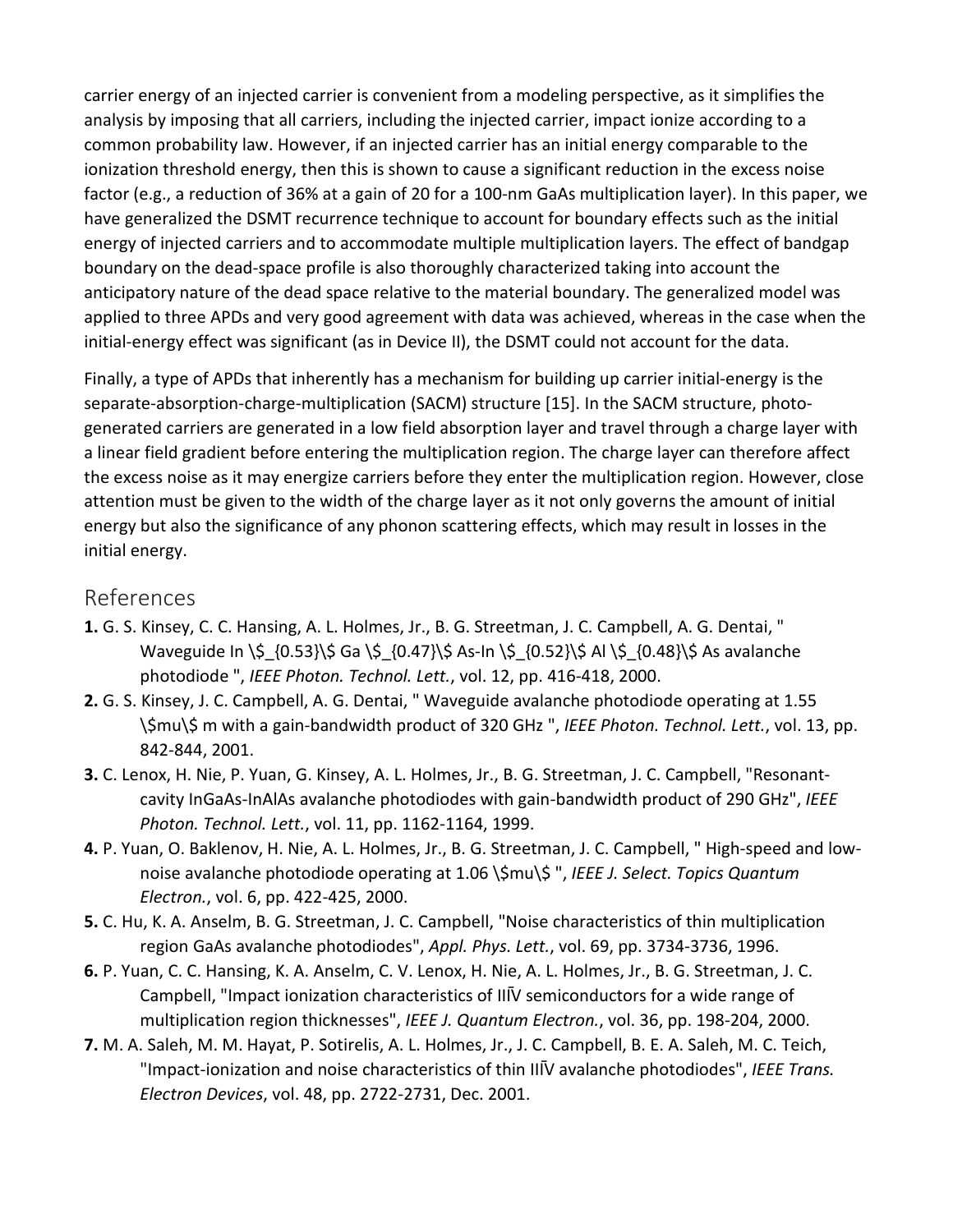- **8.** M. A. Saleh, M. M. Hayat, O.-H. Kwon, A. L. Holmes, Jr., J. C. Campbell, B. E. A. Saleh, M. C. Teich, "Breakdown voltage in thin IIIV avalanche photodiodes", Appl. Phys. Lett., vol. 79, pp. 4037-4039, 2001.
- **9.** M. A. Saleh, M. M. Hayat, B. E. A. Saleh, M. C. Teich, "Dead-space-based theory correctly predicts excess noise factor for thin GaAs and AlGaAs avalanche photodiodes", *IEEE Trans. Electron Devices*, vol. 47, pp. 625-633, Mar. 2000.
- **10.** P. Yuan, K. A. Anselm, C. Hu, H. Nie, C. Lenox, A. L. Holmes, Jr., B. G. Streetman, J. C. Campbell, R. J. McIntyre, "A new look at impact ionization Part II: Gain and noise in short avalanche photodiodes", *IEEE Trans. Electron Devices*, vol. 46, pp. 1632-1639, Aug. 1999.
- **11.** K. F. Li, D. S. Ong, J. P. R. David, G. J. Rees, R. C. Tozer, P. N. Robson, R. Grey, " Avalanche multiplication noise characteristics in thin GaAs p \\$^+\\$ -i-n \\$^+\\$ diodes ", *IEEE Trans. Electron Devices*, vol. 45, pp. 2102-2107, Nov. 1998.
- **12.** D. S. Ong, K. F. Li, G. J. Rees, G. M. Dunn, J. P. R. David, P. N. Robson, " A Monte Carlo investigation of multiplication noise in thin p \\$^+\\$ -i-n \\$^+\\$ GaAs avalanche photodiodes ", *IEEE Trans. Electron Devices*, vol. 45, pp. 1804-1810, Oct. 1998.
- **13.** S. A. Plimmer, J. P. R. David, R. Grey, G. J. Rees, " Avalanche multiplication in Al \\$ x\\$ Ga \\$ {1x}\\$ As ( \\$x=0\\$ to \\$0.60\\$ ", *IEEE Trans. Electron Devices*, vol. 47, pp. 1089-1097, May 2000.
- **14.** H. Nie, K. A. Anselm, C. Lenox, P. Yuan, C. Hu, G. Kinsey, B. G. Streetman, J. C. Campbell, "Resonantcavity separate absorption charge and multiplication avalanche photodiodes with high-speed and high gain-bandwidth product", *IEEE Photon. Technol. Lett.*, vol. 10, pp. 409-411, 1998.
- **15.** K. A. Anselm, H. Nie, C. Hu, C. Lenox, P. Yuan, G. Kinsey, J. C. Campbell, B. G. Streetman, "Performance of thin separate absorption charge and multiplication avalanche photodiodes", *IEEE J. Quantum Electron.*, vol. 34, pp. 482-490, 1998.
- **16.** C. H. Tan, J. P. R. David, S. A. Plimmer, G. J. Rees, R. C. Tozer, R. Grey, " Low multiplication noise thin Al \\$\_{0.6}\\$ Ga \\$\_{0.4}\\$ As avalanche photodiodes ", *IEEE Trans. Electron Devices*, vol. 48, pp. 1310-1317, July 2001.
- **17.** C. H. Tan, J. P. R. David, G. J. Rees, R. C. Tozer, "Treatment of soft-threshold in impact ionization", *J. Appl. Phys.*, vol. 90, pp. 2538-2543, 2001.
- **18.** R. J. McIntyre, "Multiplication noise in uniform avalanche photodiodes", *IEEE Trans. Electron Devices*, vol. ED-13, pp. 164-168, 1966.
- **19.** Y. Okuto, C. R. Crowell, "Ionization coefficients in semiconductors: A nonlocalized property", *Phys. Rev. B Condens. Matter*, vol. 10, pp. 4284-2623, 1974.
- **20.** R. A. La Violette, M. C. Stapelbroek, "A non-Markovian model of avalanche gain statistics for solidstate photomultiplier", *J. Appl. Phys.*, vol. 65, pp. 830-836, 1989.
- **21.** B. E. A. Saleh, M. M. Hayat, M. C. Teich, "Effect of dead space on the excess noise factor and time response of avalanche photodiodes", *IEEE Trans. Electron Devices*, vol. 37, pp. 1976-1984, Oct. 1990.
- **22.** M. M. Hayat, B. E. A. Saleh, M. C. Teich, "Effect of dead space on gain and noise of double-carriermultiplication avalanche photodiodes", *IEEE Trans. Electron Devices*, vol. 39, pp. 546-552, Mar. 1992.
- **23.** M. M. Hayat, W. L. Sargeant, B. E. A. Saleh, "Effect of dead space on gain and noise in Si and GaAs avalanche photodiodes", *IEEE J. Quantum Electron.*, vol. 28, pp. 1360-1365, 1992.